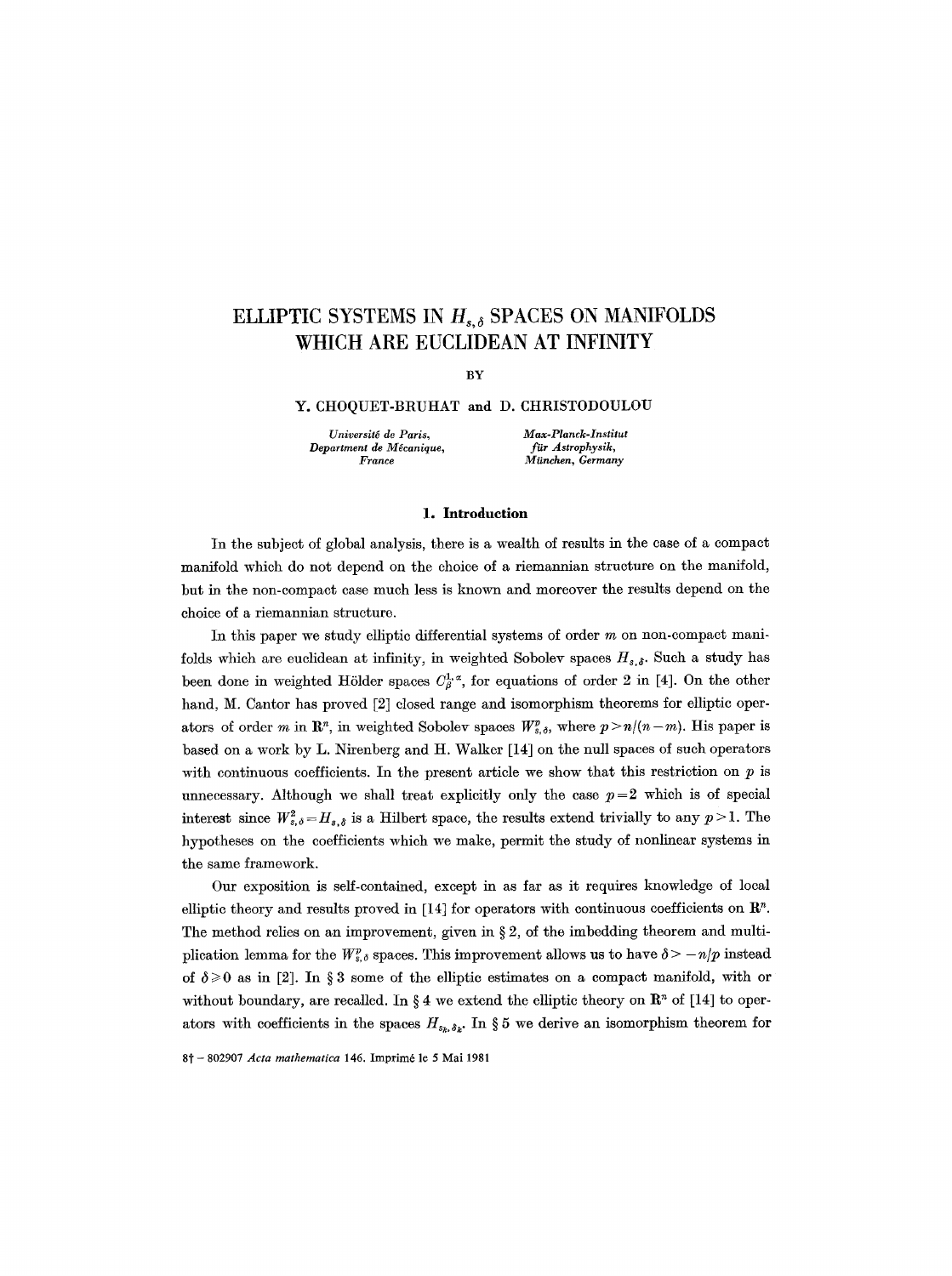elliptic operators with constant coefficients on  $\mathbb{R}^n$ . Finally, in § 6, we use these results to study elliptic operators on a euclidean at infinity manifold, deriving theorems on **the**  finite dimensionality of the kernel, the elosedness of the range, as well as isomorphism theorems.

Our work finds application to the study of the constraint system in general relativity, extending previous work by M. Cantor [3] and Y. Choquet-Bruhat and J. York [6], as well as to many geometrical and physical problems which have been previously studied on compact manifolds (cf. for example [11]).

## **2. Properties of the**  $H_{s,\delta}$  **spaces**

Let M be a  $C^{\infty}$ , connected, manifold with a (positive definite)  $C^{\infty}$  riemannian metric e. Let E be a  $C^{\infty}$  tensor bundle over M. We denote by  $\mathcal{D}(E, M)$ , or simply by  $\mathcal D$  when no confusion can arise, the space of  $C^{\infty}$  sections of E with compact support in M, endowed with the Schwartz topology. We denote by  $\mathcal{D}'(E, M)$ , or simply  $\mathcal{D}'$ , the dual space of distributions. We denote by  $D$  the operator of covariant derivation in the sense of distributions:  $D^k f$  is the tensorfield, kth derivative of the tensorfield (section of E) f.

We choose arbitrarily a fixed point  $O$  on  $M$  and we set

$$
\sigma(x) = (1 + (d(O, x))^2)^{1/2},\tag{2.1}
$$

where  $d$  is the riemannian distance function on  $M$ .

*Definition 2.1.*  $C^1_{\beta}$ ,  $1 \in \mathbb{N}$ ,  $\beta \in \mathbb{R}$ , is the Banach space of  $C^1$  sections of E for which the following norm is finite

$$
||f||_{C_{\beta}^1} \equiv \sup_{x \in M} \sum_{0 \leq k \leq 1} \{(\sigma(x))^{\beta+k} | D^k f(x) | \}.
$$

Here,  $|D^k f(x)|$  denotes the e-norm of the tensor  $D^k f$  at x.

*Definition 2.2.*  $H_{s,\delta}$ ,  $s \in \mathbb{N}$ ,  $\delta \in \mathbb{R}$ , is the space of all equivalence classes of sections f of E such that for  $0 \le k \le s$ ,  $D^k f$  is measurable and  $\sigma^{\delta+k}[D^k f]$  is square integrable in the metric e.  $H_{s,\delta}$  is a Hilbert space with respect to the inner product

$$
(f_1, f_2)_{H_{\mathcal{S}, \delta}} = \sum_{0 \leq k \leq \delta} \int_M \sigma^{2(\delta + k)} D^k f_1 \cdot D^k f_2 d\mu(e),
$$

where  $D^k f_1 \cdot D^k f_2(x)$  denotes the inner product in the metric e of the tensors  $D^k f_1$ ,  $D^k f_2$  at x, and  $d\mu(e)$  is the volume element of  $e$ . We shall write the norm

$$
||f||_{H_{s,\delta}} = (f, f)|_{H_{s,\delta}}^{1/2} = \left\{ \sum_{0 \leq k \leq s} \int_M \sigma^{2(\delta + k)} |D^k f|^2 d\mu(e) \right\}^{1/2}.
$$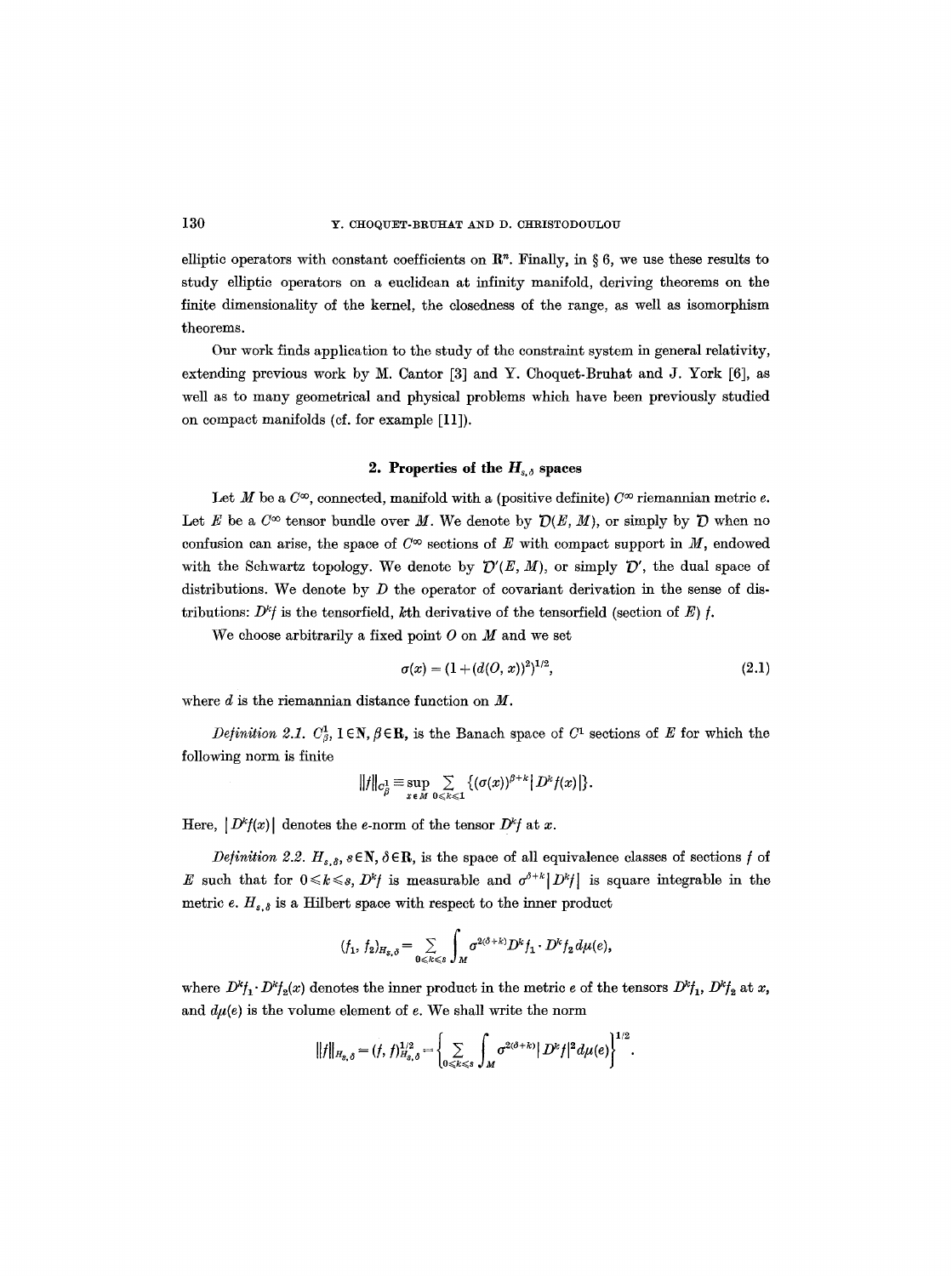The topology of the space  $H_{s,\delta}$  does not depend on the choice of the origin point O: different origin points give equivalent norms. If  $s \geq s_1$ ,  $\delta \geq \delta_1$ , it obviously holds  $H_{s,\delta} \subset$  $H_{s_1,\delta_1}$ . Moreover, we have the following:

**LEMMA** 2.1. *If*  $(M, e)$  is a complete riemannian manifold and if  $s > s_1$ ,  $\delta > \delta_1$ , the injec*tion*  $H_{s,\delta} \rightarrow H_{s_1,\delta_1}$  *is a compact map.* 

*Proof.* The result is well known when M is  $\mathbb{R}^n$  and e the euclidean metric. (Cf. for example [1].)

We shall give here a simple proof that the closed unit ball in  $H_{s,\delta}$  is a compact set in  $H_{s_1,\delta_1}$ , which does not make hypotheses on the sign of  $\delta_1$ .

We denote by  $B_R$  the open ball

$$
B_R = \{x \in M \mid d(O, x) < R\}
$$

and by  $\chi_R$  a  $C^{\infty}$  function with support in  $B_{2R}$ , equal to 1 in  $B_R$ . Let  $\{f_n\}$  be a sequence in  $H_{s,\delta}$  with  $||f_n||_{H_{s,\delta}} \leq 1$ . Since  $H_{s,\delta}$  is a Hilbert space,  $\{f_n\}$  admits a subsequence, still denoted  $\{f_n\}$ , which converges weakly to some  $f \in H_{s,\delta}$  with  $||f||_{H_{s,\delta}} \leq 1$ . Let us set

$$
f_n = \chi_R f_n + (1 - \chi_R) f_n.
$$

The sequence  $\{\chi_R f_n\}$  is bounded in the Sobolev space  $H_s(B_{2R})$  as one sees from

$$
\begin{aligned} \|\chi_R f_n\|_{H_s(B_{2R})}^2 &= \int_{B_{2R}} \sum_{0 \le k \le s} |D^k(\chi_R f_n)|^2 d\mu(e) \\ &\le c \sum_{0 \le k \le s} \int_{B_{2R}} |D^k f_n|^2 d\mu(e) \end{aligned}
$$

(c a constant depending only on  $\|\chi_{R}\|_{C^{\bullet}(B_{2R})}$ ), which together with

$$
\int_{B_{2R}} |D^k f_n|^2 d\mu(e) \leq \sup_{B_{2R}} \sigma^{-2(k+\delta)} \int_{B_{2R}} \sigma^{2(k+\delta)} |D^k f_n|^2 d\mu(e)
$$

gives

 $\|\chi_R f_n\|_{H_s(B_{2R})} \leqslant c_R \|f_n\|_{H_{s,\delta}}.$ 

 $(M, e)$  being complete and  $C^{\infty}$ , the closure  $\overline{B}_{2R}$  of  $B_{2R}$  is a compact manifold with  $C^{\infty}$ boundary. Therefore, by the Rellich compactness theorem,  $\{\chi_Rf_n\}$  admits a subsequence  $\{\chi_R f_{n_i}\}\$  which converges strongly in  $H_{s_1}(B_{2R})$  to some  $f_R \in H_s(B_{2R})$ . Clearly,  $f_R = f$  on  $B_R$ . To show that  $\{f_{n_i}\}$  converges strongly to f in  $H_{s_1,\delta_1}$  we write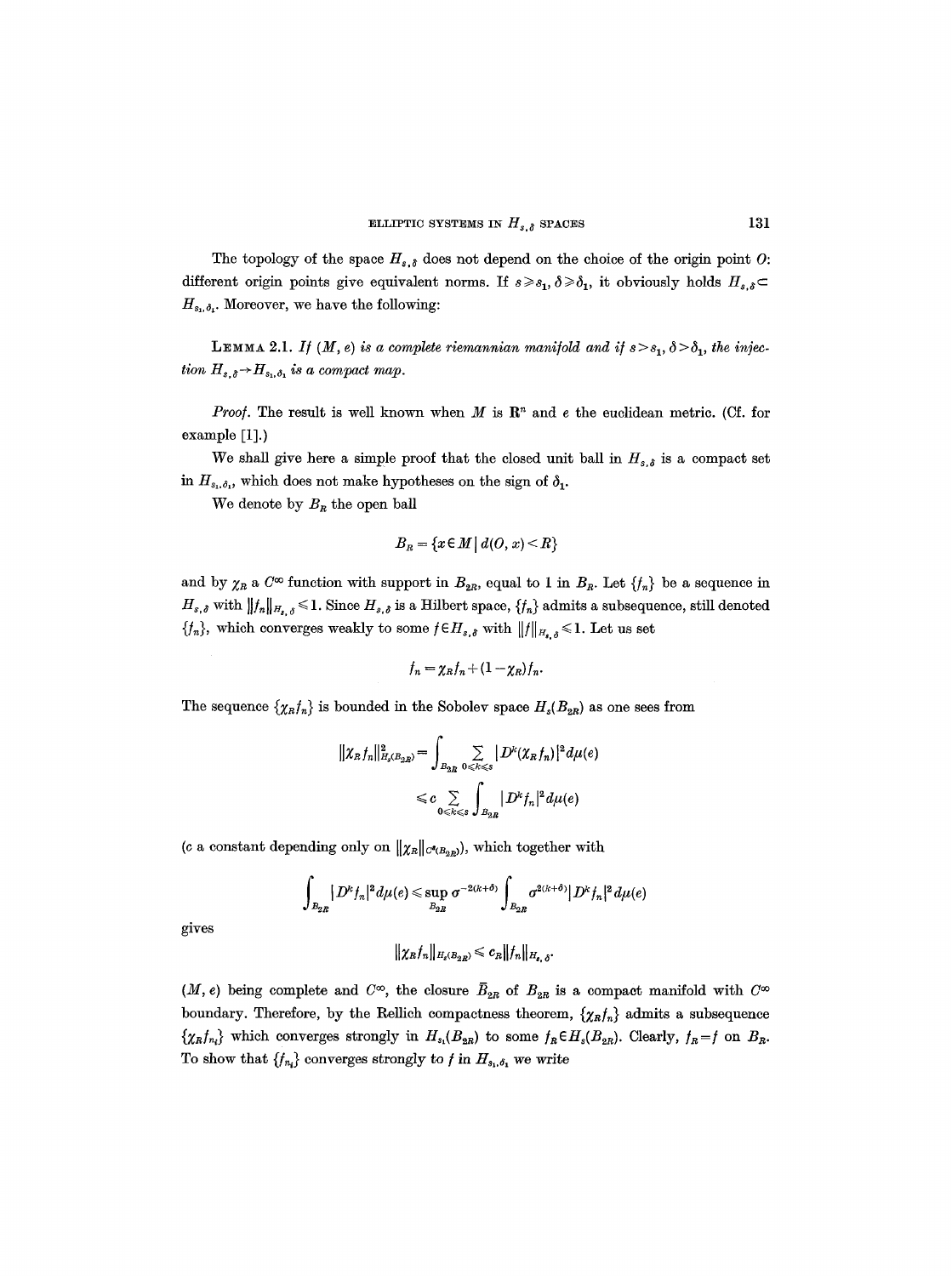$$
||f - f_{n_i}||_{H_{s_1,\delta_1}} = \left\{ \int_M \sum_{k=0}^{s_1} \sigma^{2(\delta_1 + k)} |D^k(f - f_{n_i})|^2 d\mu(e) \right\}^{1/2}
$$
  

$$
\leq \left\{ \int_M \sum_{k=0}^{s_1} \sigma^{2(\delta_1 + k)} |D^k(f - f_{n_i})|^2 d\mu(e) \right\}^{1/2}
$$
  

$$
+ R^{\delta_1 - \delta} \left\{ \int_M \sum_{k=0}^{s_1} \sigma^{2(\delta + k)} |D^k(f - f_{n_i})|^2 d\mu(e) \right\}^{1/2}.
$$

The last integral is bounded by

$$
||f||_{H_{s,\delta}} + ||f_{n_i}||_{H_{s,\delta}} \leq 2.
$$

Thus, the last term is bounded by  $\varepsilon/2$  if

$$
R>(4/\varepsilon)^{1/(\delta-\delta_1)}.
$$

When R has been so chosen we take  $n_t$  large enough for the first integral to be also less than  $\varepsilon/2$ , which achieves the proof.  $\Box$ 

*Remark.* The lemma is still true for non-complete manifolds with boundary if  $\bar{B}_{2R}$  is compact and has the cone property.

In a similar way we can show

LEMMA 2.2. *If*  $(M, e)$  is a complete riemannian manifold and if  $s > s_1$ ,  $\delta > \delta_1$ , for every  $\varepsilon > 0$  there exists a C such that for every  $f \in H_{s,\delta}$ .

$$
||f||_{H_{s_1,\delta_1}} \leqslant \varepsilon ||f||_{H_{s,\delta}} + C||f||_{H_{0,\delta}}.
$$

We now introduce

*Definition 2.3.* A riemannian manifold  $(M, e)$  is euclidean at infinity if there exists a number  $R_0$  such that (1)  $M-\bar{B}_{R_0}$  is the union of a finite number of disjoint connected open sets  $\Omega_A$ ,  $A = 1, ..., p$  diffeomorphic by a diffeomorphism  $\varphi_A$  to  $\mathbb{R}^n-\bar{B}$ , where  $\bar{B}$  is a closed ball of  $\mathbb{R}^n$ . (2) On each  $\Omega_A$ , the metric e is the pullback by  $\varphi_A$  of the canonical euclidean metric of  $\mathbf{R}^n - \overline{B}$ .

*Remarks.* If  $(M, e)$  is euclidean at infinity it is complete if and only if  $\overline{B}_{R_0}$  is compact. If  $(M, e)$  is complete and euclidean at infinity, the space  $\mathcal{D}(E, M)$  is dense in  $H_{s, \delta}$  for every  $s \in \mathbb{N}, \delta \in \mathbb{R}$ .

Consider now  $\mathbb{R}^n$  together with its euclidean metric and for  $0 \leq \varepsilon \leq 1$ , let  $\varphi_{\varepsilon}$  be the differentiable transformation of  $\mathbb{R}^n$  defined by

$$
x \mapsto y = \frac{x}{\sigma(x)^{1-\epsilon}},\tag{2.2}
$$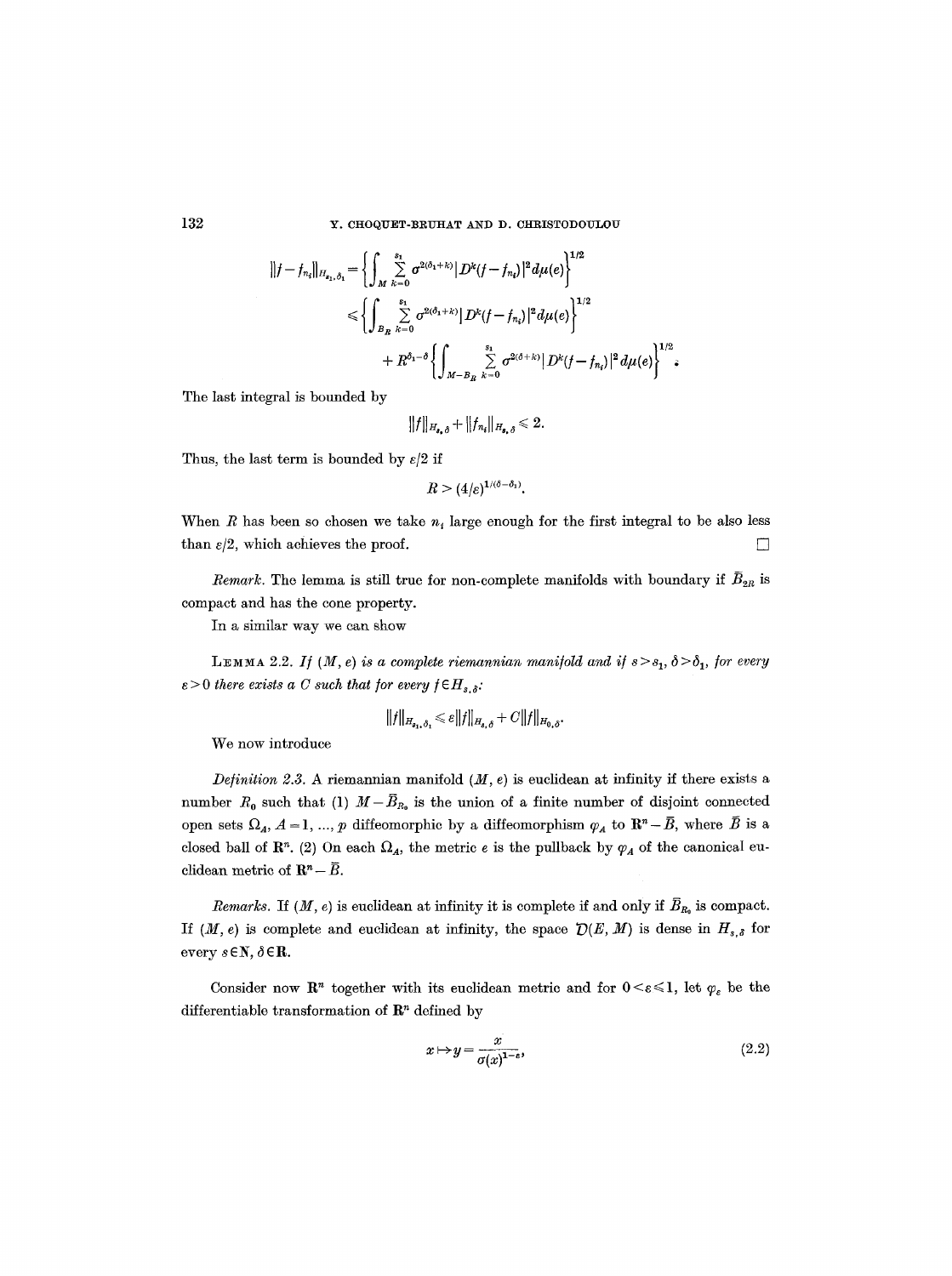where

$$
\sigma(x) = (1 + |x|^2)^{1/2} \tag{2.3}
$$

is the function defined for general manifolds by  $(2.1)$   $(\varphi_1$  is the identity transformation of  $\mathbb{R}^n$ ). The Jacobian matrix of  $\varphi_{\varepsilon}$  is

$$
\frac{\partial y^i}{\partial x^j} = \frac{\theta_{ij}}{\sigma^{1-s}}\tag{2.4}
$$

with

$$
\theta_{ij} = \delta_{ij} - (1-\varepsilon) \, \frac{x^i x^j}{(1+|x|^2)}
$$

a quadratic form which is uniformly equivalent to  $\delta_{ij}$  if  $0 \leq \varepsilon \leq 1$ . The inverse of  $\theta$  is given by

$$
(\theta^{-1})_{ij}=\delta_{ij}+(1-\varepsilon)\frac{x^ix^j}{(1+\varepsilon|x|^2)},
$$

Consider the operator  $T_s$ , acting on functions f on  $\mathbb{R}^n$  with values in some vector space V in the following way:

$$
T_{\varepsilon}f = f \circ \varphi_{\varepsilon}^{-1}.
$$
\n
$$
(2.5)
$$

 $T_{\varepsilon}$  is bijective, it is a linear operator, and satisfies  $T_{\varepsilon}(f_1f_2) = T_{\varepsilon}(f_1) T_{\varepsilon}(f_2)$ . Thus  $T_{\varepsilon}$  is an automorphism of the ring of functions on  $\mathbb{R}^n$ .

LEMMA 2.3. For each  $0 \leq \varepsilon \leq 1$ ,  $T_{\varepsilon}$  is an isomorphism: (a)  $C_{\delta}^{s}(\mathbb{R}^{n}) \rightarrow C_{\delta/\varepsilon}^{s}(\mathbb{R}^{n})$  and (b)  $H_{s,\delta}(\mathbf{R}^n) \rightarrow H_{s,(\delta+n/2)/\varepsilon-n/2}(\mathbf{R}^n)$ , for every  $s \in \mathbf{N}, \delta \in \mathbf{R}$ .

*Proof.* From (2.5) and (2.4) we have:

$$
\sigma(x) \frac{\partial f}{\partial x^i}(x) = \sigma(x) \frac{\partial y^i}{\partial x^i}(x) \partial \frac{T_{\epsilon} f}{\partial y^j}(y)
$$

$$
= \theta_{ji}(x) \sigma^{\epsilon}(x) \partial \frac{T_{\epsilon} f}{\partial y^j}(y).
$$

On the other hand from (2.3) and (2.2) we obtain

$$
\sigma^{\varepsilon}(x) \leqslant \sigma(y) \leqslant 2^{1/2} \sigma^{\varepsilon}(x). \tag{2.6}
$$

Thus, since  $\theta_{ij}$  is uniformly equivalent to  $\delta_{ij}$ , we conclude that there exist positive constants  $c_1$  and  $c_2$  such that

$$
c_1 |(\sigma Df)(x)|^2 \leqslant |(\sigma DT_{\varepsilon}f)(y)|^2 \leqslant c_2 |(\sigma Df)(x)|^2.
$$

<sup>9 - 802907</sup> Acta mathematica 146. Imprimé le 5 Mai 1981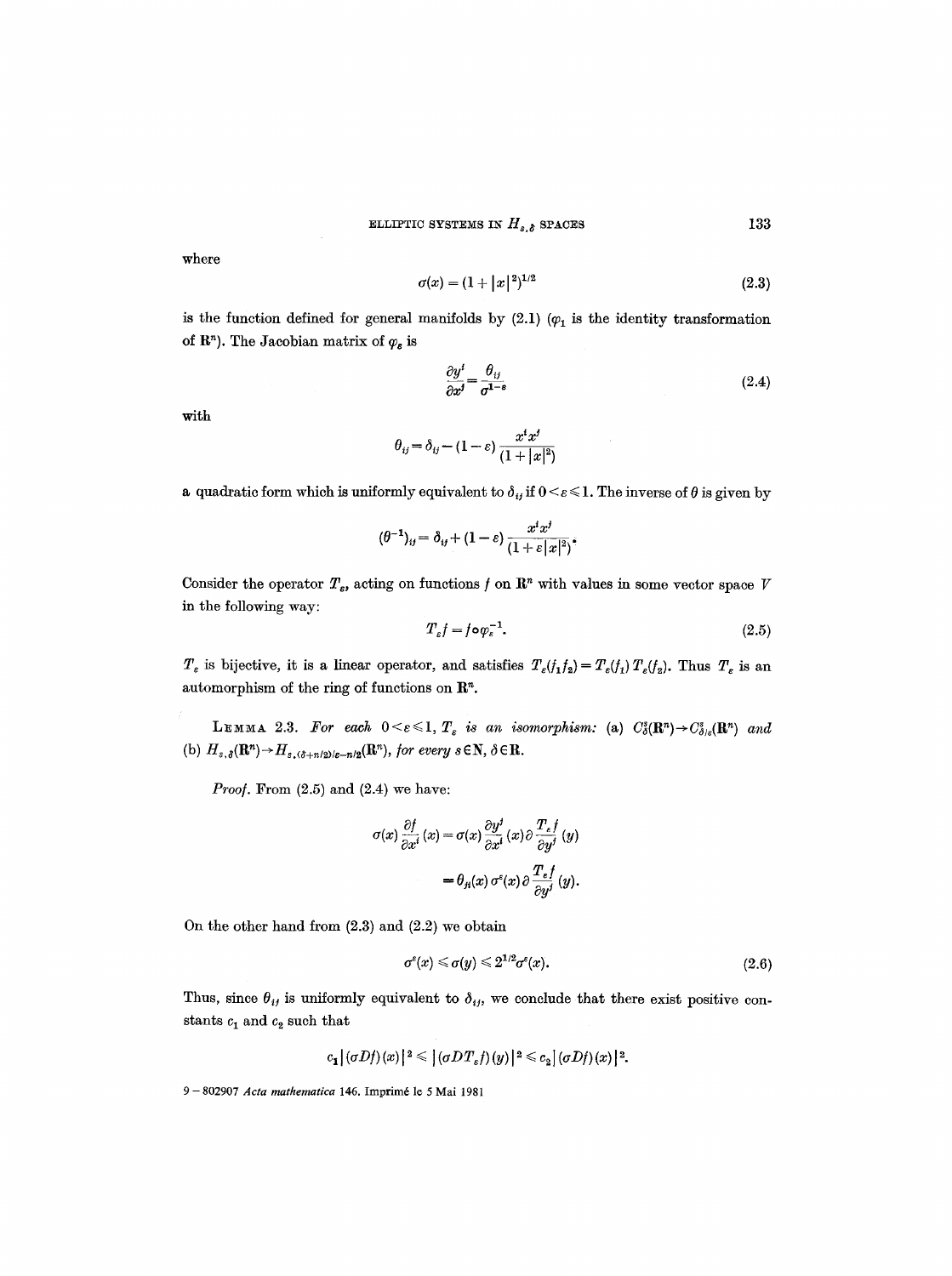Similarly we find

$$
c_1\sum_{k=0}^s\big|(\sigma^kD^kf)\left(x\right)|^2\leqslant \sum_{k=0}^s\big|(\sigma^kD^kT_{\varepsilon}f)\left(y\right)|^2\!\leqslant c_2\sum_{k=0}^s\big|(\sigma^kD^kf)\left(x\right)|^2
$$

(for different constants  $c_1, c_2$ ). Then (2.6) implies that

$$
c_{1}\sum_{k=0}^{s} |(\sigma^{\delta+k}D^{k}f)(x)|^{2} \leq \sum_{k=0}^{s} |(\sigma^{\delta/\varepsilon+k}D^{k}T_{\varepsilon}f)(y|^{2} \leq c_{2}\sum_{k=0}^{s} |\sigma^{\delta+k}D^{k}f)(x)|^{2}, \qquad (2.7)
$$

from which part (a) of the lemma follows at once. To obtain part (b) we note that according to  $(2.4)$  the volume elements dy and dx are related by

$$
dy = \frac{\det \theta(x)}{\sigma^{n(1-\varepsilon)}(x)} dx
$$

and therefore by (2.7) and (2.6) there exist positive constants  $c_1$  and  $c_2$  such that

$$
c_1 \int_{\mathbf{R}^n} \sum_{k=0}^s |(\sigma^{\delta+k} D^k f)(x)|^2 dx \leqslant \int_{\mathbf{R}^n} \sum_{k=0}^s (\sigma^{n(1-\varepsilon)/2\varepsilon+\delta/\varepsilon+k} D^k T_\varepsilon f)(y)|^2 dy
$$
  

$$
\leqslant c_2 \int_{\mathbf{R}^n} \sum_{k=0}^s |(\sigma^{\delta+k} D^k f)(x)|^2 dx.
$$

LEMMA 2.4. If  $(M, e)$  *is a complete riemannian manifold, euclidean at infinity, the /ollowing inclusion holds and is continuous:* 

 $H_{s,\delta} \subset C_{\delta}^{s'}$ 

*if*  $s' < s - n/2$ ,  $\delta' < \delta + n/2$ .

*Proof.* If  $f \in H_{s,\delta}$  we write

$$
f=\chi_Rf+(1-\chi_R)f,
$$

where  $\chi_R \in \mathcal{D}$ , supp  $\chi_R \subset B_{2R}$ ,  $R > R_0$ . The classical result for compact manifolds with  $C^{\infty}$ boundary implies

$$
\chi_{R}f \in C_{\beta}^{s'}, \quad s' < s - n/2, \quad \beta \text{ arbitrary.}
$$

We are then left to the study of the function  $(1 - \chi_R)f$  whose support is the disjoint union of the  $\Omega_A$ 's. We denote by  $f_A$  the function on  $\mathbb{R}^n$  (with support the exterior of some open ball) corresponding to  $(1-\chi_R)f$  in the diffeomorphism  $\varphi_A$ . We have  $f_A \in H_{s,\delta}(\mathbf{R}^n)$ ; Now since  $f \in H_{s,\delta}(\mathbb{R}^n)$  is equivalent to  $\sigma^{\delta+k} D^k f \in H_{s-k}(\mathbb{R}^n)$  for  $0 \leq k \leq s$ , it is clear that

$$
H_{s,\delta}(\mathbf{R}^n) \subset C^s_{\delta}(\mathbf{R}^n) \quad \text{if} \quad s' < s - n/2. \tag{2.8}
$$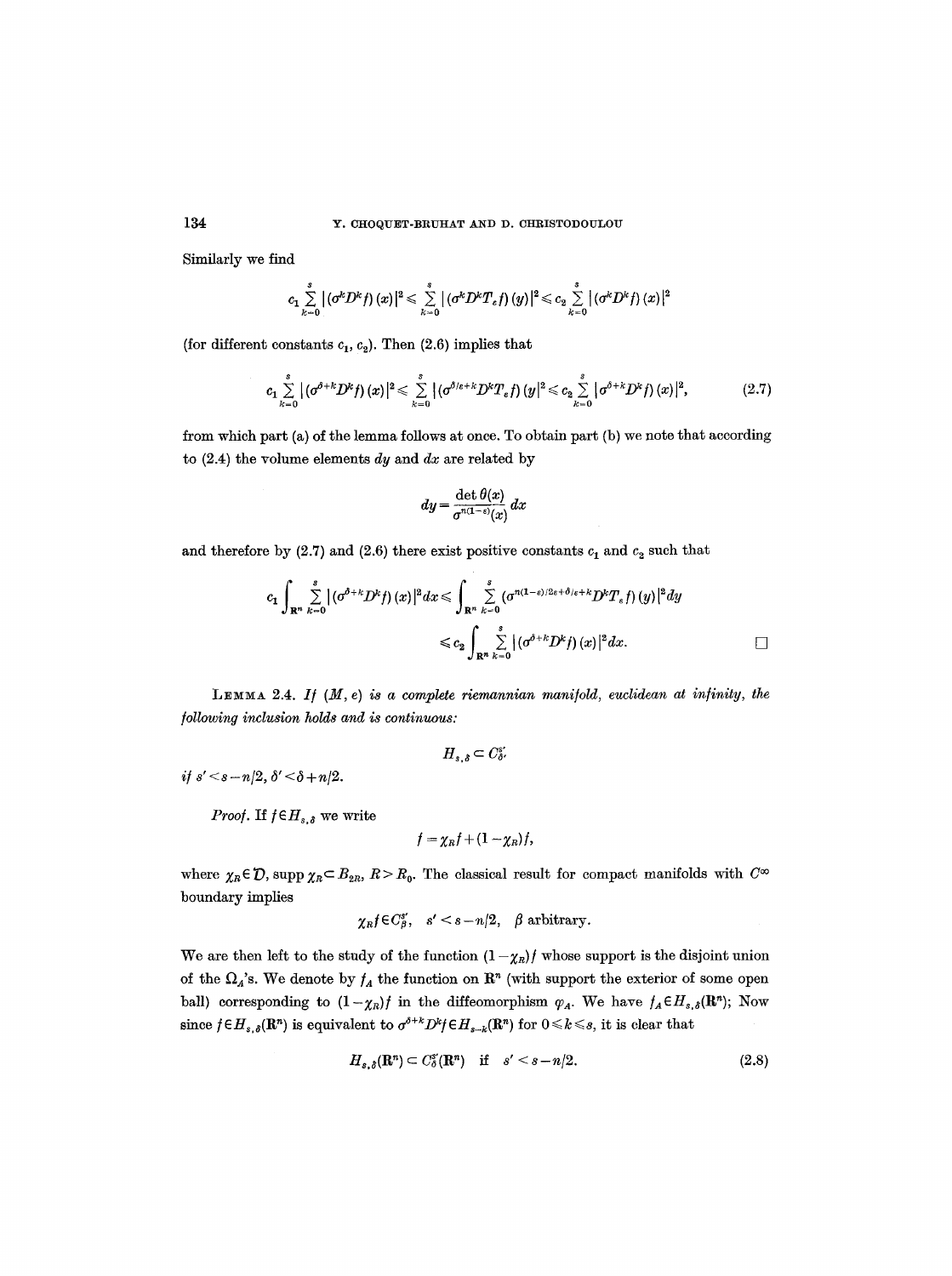To prove the stronger statement we argue as follows:  $f \in H_{s,\delta}(\mathbb{R}^n)$  implies by Lemma 2.3 (b)

$$
T_{\varepsilon}f \in H_{s, (\delta + n/2)/\varepsilon - n/2}(\mathbf{R}^n).
$$
  

$$
T_{\varepsilon}f \in C^s_{(\delta + n/2)/\varepsilon - n/2}(\mathbf{R}^n)
$$

and by Lemma 2.3 (a)

Therefore, by (2.8)

*by* 

$$
f\in C^{s'}_{\delta+n/2-\epsilon n/2}(\mathbf{R}^n).
$$

Since this holds for every  $0 \leq \varepsilon \leq 1$ , we conclude that  $f \in C_{\delta}^{s'}(\mathbb{R}^n)$  for every  $\delta' \leq \delta + n/2$ . Finally, the continuity of the inclusion follows from the fact that  $T<sub>s</sub>$  is an isomorphism.  $\Box$ 

LEMMA 2.5. If  $(M, e)$  *is a complete riemannian manifold euclidean at infinity we have the continuous multiplication property* 

$$
H_{s_1, \delta_1} \times H_{s_2, \delta_2} \to H_{s, \delta}
$$

$$
(f_1, f_2) \mapsto f_1 \otimes f_2
$$

 $if s_1, s_2 \ge s, s < s_1 + s_2 - n/2, \delta < \delta_1 + \delta_2 + n/2.$ 

*Proo/.* As in Lemma 2.4 the statement follows from the corresponding statement on  $\mathbb{R}^n$  together with the classical result for compact manifolds with  $C^{\infty}$  boundary. Now since  $f \in H_{s,\delta}(\mathbb{R}^n)$  is equivalent to  $\sigma^{\delta+k} D^k f \in H_{s-k}(\mathbb{R}^n)$  for  $0 \leq k \leq s$ , it is clear that we have the continuous multiplication property

$$
H_{s_1,\delta_1}(\mathbf{R}^n) \times H_{s_3,\delta_2}(\mathbf{R}^n) \to H_{s,\delta_1+\delta_2}(\mathbf{R}^n) \tag{2.9}
$$

*if*  $s_1, s_2 \ge s, s \le s_1 + s_2 - n/2$ . To prove the stronger statement we argue as follows:  $f_1 \in H_{s_1,\delta_1}(\mathbb{R}^n)$ ,  $f_2 \in H_{s_2,\delta_2}(\mathbb{R}^n)$  imply by Lemma 2.3 (b)

$$
T_{\varepsilon}(f_1) \in H_{s_1,(\delta_1 + n/2)/\varepsilon - n/2}(\mathbf{R}^n), T_{\varepsilon}(f_2) \in H_{s_2,(\delta_2 + n/2)/\varepsilon - n/2}(\mathbf{R}^n).
$$

Therefore, by (2.9)

$$
T_{\varepsilon}(f_1) T_{\varepsilon}(f_2) = T_{\varepsilon}(f_1 \otimes f_2) \in H_{s, (\delta_1 + \delta_2 + n)/\varepsilon - n}(\mathbb{R}^n)
$$

and again by Lemma 2.3 (b)

$$
f_1\otimes f_2 \in H_{s,\delta_1+\delta_2+n/2-\epsilon n/2}(\mathbf{R}^n).
$$

Since this holds for every  $0 \le \varepsilon \le 1$ , we conclude that  $f_1 \otimes f_2 \in H_{s,\delta}(\mathbb{R}^n)$  for every  $\delta \le \delta_1 + \delta_2 + \delta_3$ *n/2.* Finally, continuity follows from the fact that  $T_e$  is an isomorphism.

COROLLARY 2.1. *I/ (M, e) is a complete riemannian mani/old euclidean at in/inity,*   $H_{s,\delta}$  is a Banach algebra if  $s > n/2$ ,  $\delta > -n/2$ .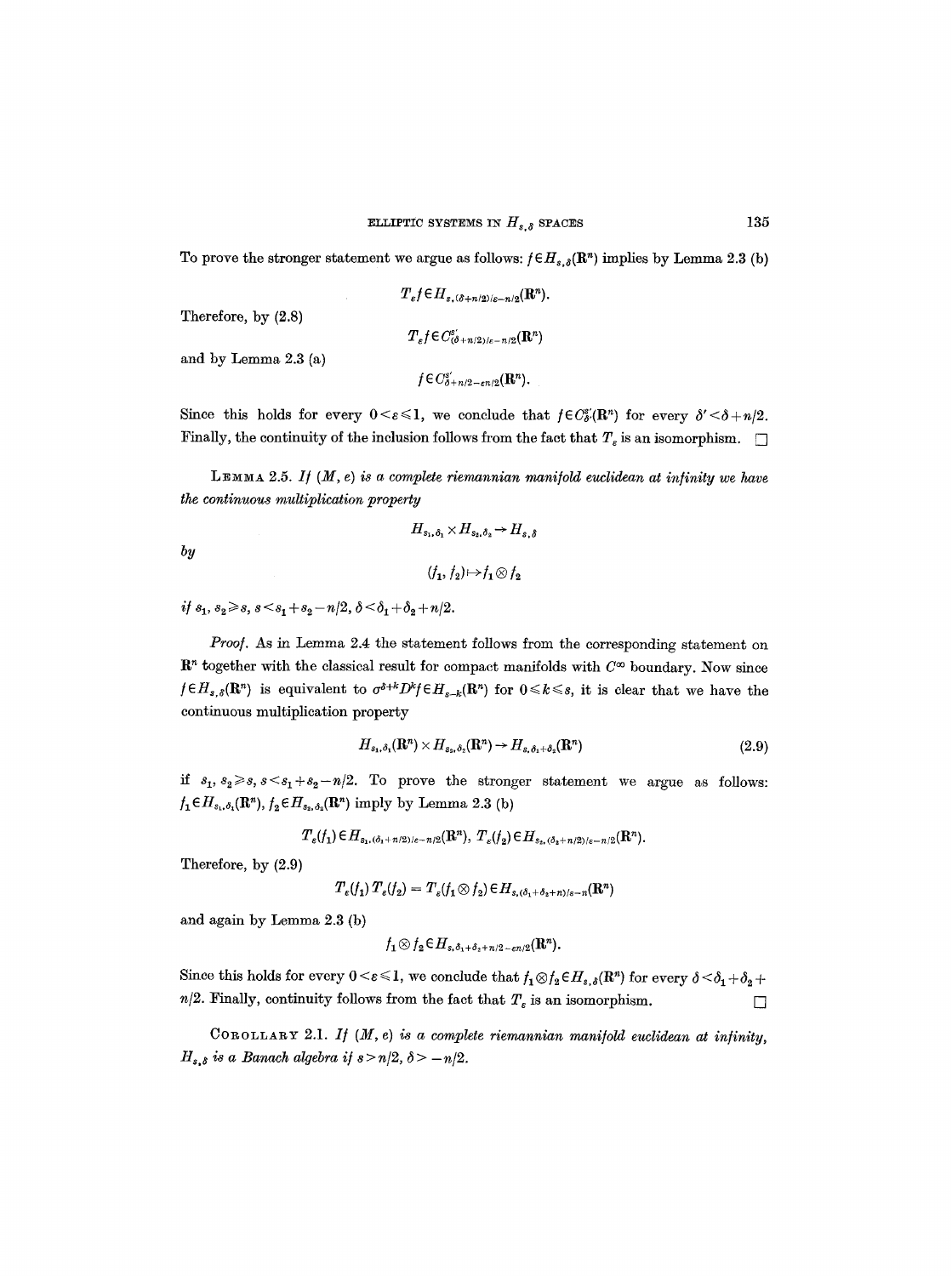#### **3. Elliptic theory on a compact manifold K (with or without boundary)**

A linear differential operator of order  $m$  on sections of the tensor bundle  $E$  over the manifold M is a linear mapping  $C^{\infty}(E, M) \to \mathcal{D}'(F, M)$ , with F another tensor bundle over M, which reads

$$
Lu \equiv \sum_{k=0}^m a_k D^k u
$$

where  $a_k, 0 \leq k \leq m$ , are given tensorfields over M, sections of the tensor bundle  $(\otimes TM)^k \otimes E^* \otimes F$  (in local coordinates where  $u=(u^{i_1...i_p})$  we have  $a_k D^k u=(v^{i_1...i_q})$  with  $v^{j_1...j_q}=a_{i_1...i_n}^{l_1...l_k,j_1...j_q}D_{l_1}...D_{l_k}u^{i_1...i_p}$ . The operator L can be extended from  $C^{\infty}$  sections of E some vector subspace of  $\mathcal{D}'(E, M)$ , depending on the regularity properties of the coefficients  $a_k$ . The system is said to be elliptic if for each  $x \in M$  the linear map between the fibers  $E_x$  and  $F_x$  over x of E and F

$$
E_x \to F_x \quad \text{by} \quad u(x) \mapsto a_m(\otimes \xi)^m u(x)
$$

is an isomorphism for every covector  $\xi = 0$  at x.

This hypothesis is expressed in local coordinates by

$$
\det\left(\tilde{a}_m\tilde{\xi}^m\right)\neq 0,\quad \text{for all }\tilde{\xi}\neq 0,
$$

where  $\bar{a}_m$  and  $\bar{\xi}$  are the representatives of  $a_m$  and  $\xi$ :

$$
(\bar{a}_{m}\bar{\xi}^{m})_{J}^{I}=\bar{a}_{i_{1}...i_{m}J}^{I}\bar{\xi}^{i_{1}...i}\bar{\xi}^{i_{m}}, \quad I, J=1, ..., N.
$$

Note that this determinant does not depend on the choice of coordinates, since  $a_m \xi^m$  is a section of  $E \otimes E^*$ . The ellipticity condition implies that *Nm* is even. If

$$
\det\,(\bar{a}_m\bar{\xi}^m)\geqslant\lambda(e(\xi,\xi))^{Nm/2},\quad\lambda>0
$$

we say that the system admits the ellipticity constant  $\lambda$ .

We shall give here a result for elliptic linear systems on a compact manifold which is not the finest possible as far as the hypotheses on the  $a_k$  are concerned, but which is easy to obtain from results proved in the available literature, and is sufficient for application to quasilinear elliptic systems.

THEOREM 3.1. (Gårding [9], Douglis-Nirenberg [7], Morrey [13].) Let  $\bar{L}$ ,

$$
\tilde{L}u\equiv a_m D^m u
$$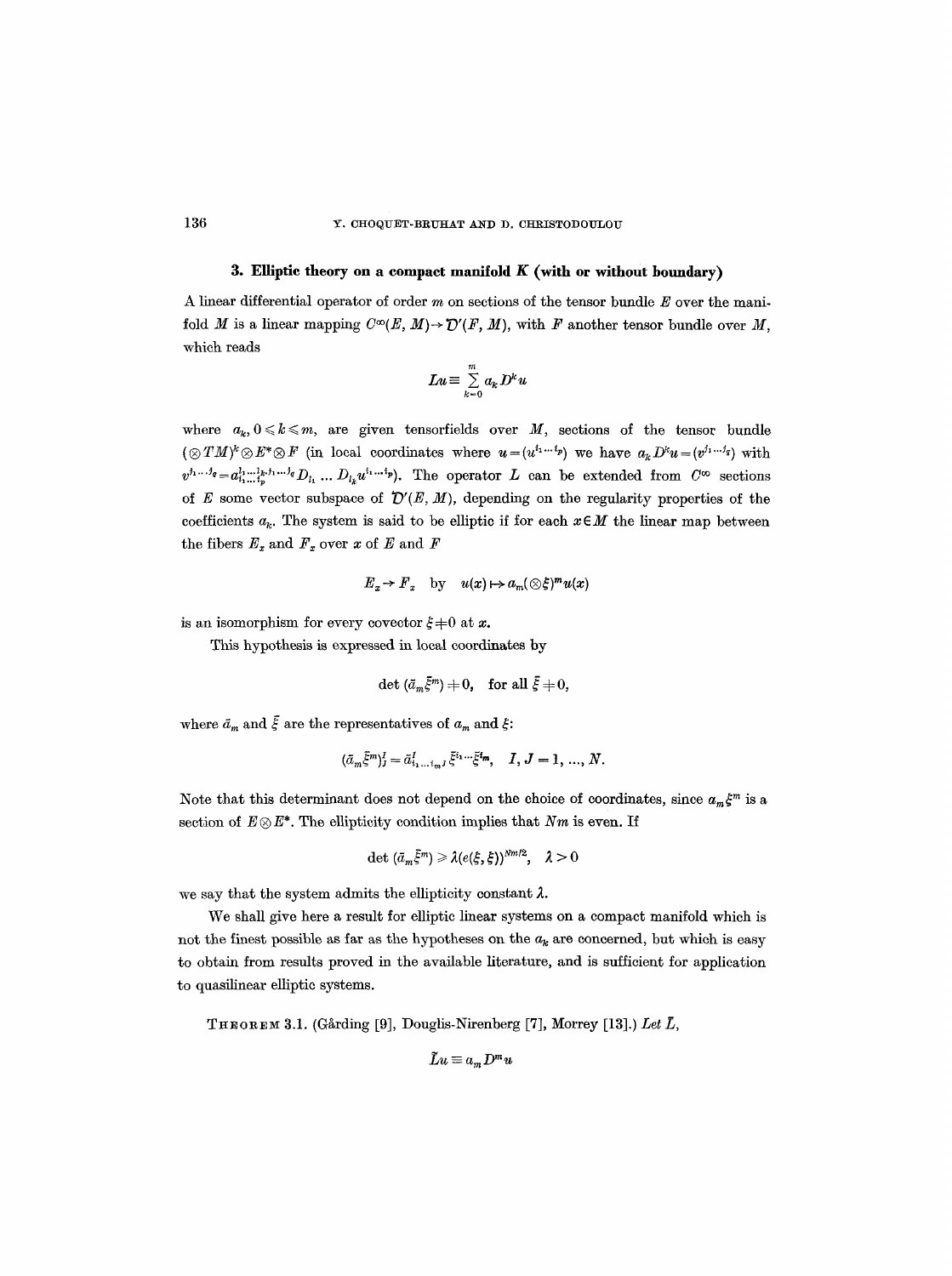*be a linear homogeneous elliptic operator on K, with*  $a_m$  *continuous on K. Then the following estimate holds for every u*  $\in$   $H_m$ 

$$
\|u\|_{H_m}\leqslant c(\|\tilde{L}u\|_{L^2}+\|u\|_{L^2}),
$$

where the constant c depends only on K, the ellipticity constant  $\lambda$ , the C<sup>o</sup> norm of  $a_m$  and its *modulus o/continuity.* 

From this fundamental theorem we shall deduce the following:

THEOREM 3.2. Let  $L = \sum_{k=0}^{m} a_k D^k$  be a linear elliptic operator on K with coefficients  $\emph{such that}~ a_k \emph{\textbf{c}}~ H_{s_k} ~ with,~\emph{for}~ 0 \leqslant k \leqslant m, s_k \! \geqslant \! s - m \! \geqslant \! 0 ~ and$ 

$$
s_k > \frac{n}{2} + k - m + 1.
$$

*Then the following estimate holds* 

$$
||u||_{H_s} \leqslant c \{||Lu||_{H_{s-m}} + ||u||_{L^2}\},
$$
\n(3.1)

where the constant c depends only on  $(K, e)$  the ellipticity constant  $\lambda$  of  $a_m$  and the  $H_{s_k}$  norms *of the*  $a_k$ 's.

*Proof.* (1) The hypotheses imply that  $a_m \in C<sup>1</sup>$ , its  $C<sup>0</sup>$  norm and modulus of continuity depending only on its  $H_{s_m}$  norm. We have

$$
a_m D^m u = Lu - \sum_{k=0}^{m-1} a_k D^k u.
$$

Thus, by the previous theorem, for every  $u \in H_m$ 

$$
||u||_{H_m} \leq c \left\{ ||\, Lu - \sum_{k=0}^{m-1} a_k D^k u \, ||_{L^2} + ||u||_{L^2} \right\}.
$$
\n(3.2)

Since  $||D^k u||_{H_{m-1-k}} \le ||u||_{H_{m-1}}$  if  $0 \le k \le m-1$ , the multiplication lemma gives

$$
||a_{k}D^{k}u||_{L^{2}} \leq c||a_{k}||_{H_{s_{k}}}||u||_{H_{m-1}}, \quad 0 \leq k \leq m-1,
$$
\n(3.3)

*if*  $s_k + m - 1 - k - n/2 > 0$ . Also, it is well known that, on a compact manifold, one can choose arbitrarily  $\varepsilon > 0$  and find a C such that, for every  $u \in H_m$ ,

$$
||u||_{H_{m-1}} < \varepsilon ||u||_{H_m} + C||u||_{L^2}.
$$
\n(3.4)

We then deduce from (3.2), (3.3) and (3.4) that

$$
||u||_{H_m} \leqslant c \{||Lu||_{L^2} + ||u||_{L^2}\}.
$$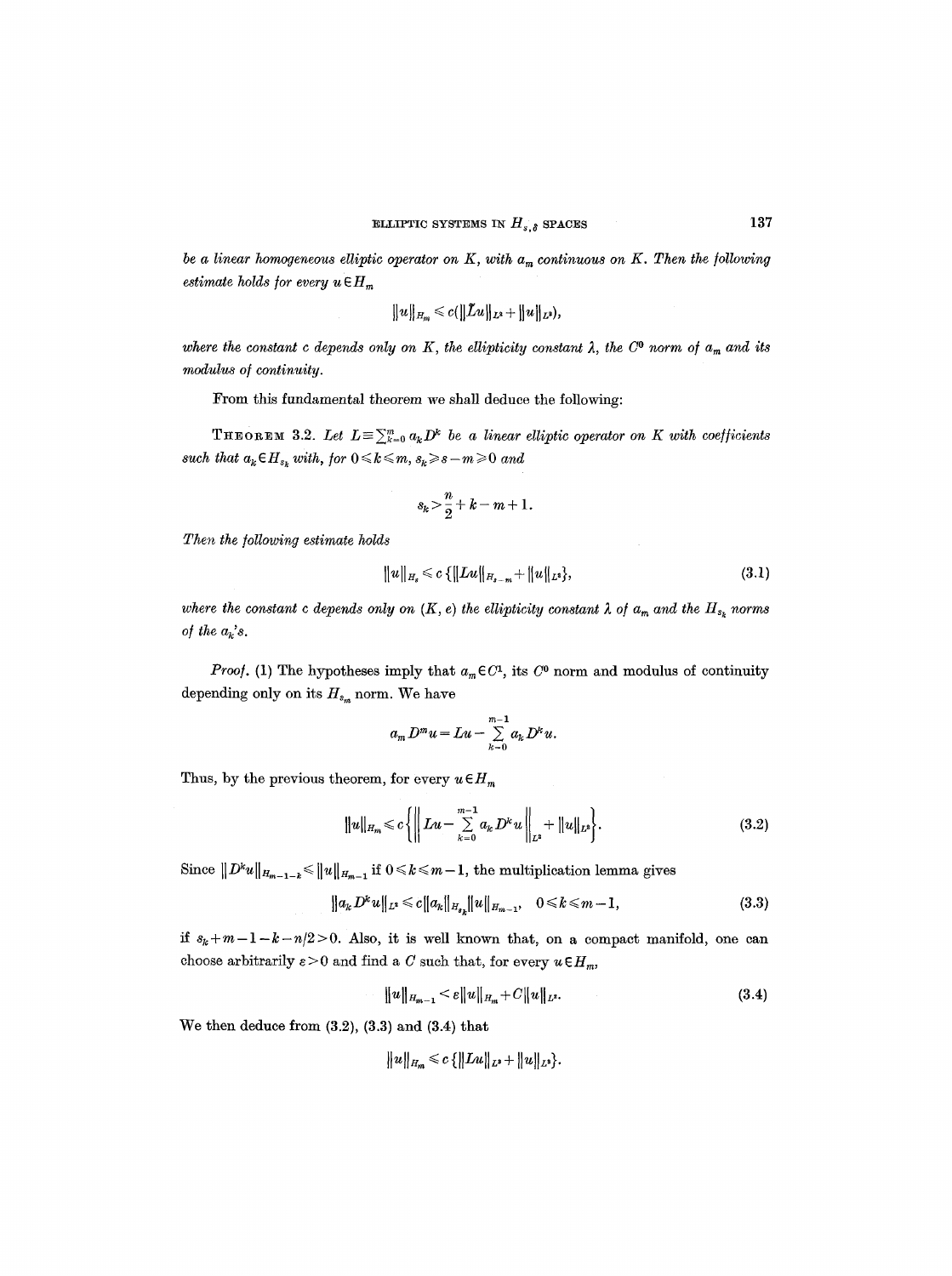(2) When the inequality (3.1) is known for some  $s \ge m$ , one deduces the estimate of order s + 1. Indeed, differentiating *Lu* we obtain

$$
\sum_{k=0}^{m} a_k D^k (Du) = DLu - \sum_{k=0}^{m} Da_k D^k u - \sum_{k=0}^{m} a_k M_k,
$$
\n(3.5)

where

$$
M_k\!=\!\sum\limits_{i=0}^{k-1}R_iD^{k-1-i}u
$$

and the  $R_i$  are linear in the ith derivatives of the Riemann tensor of the metric  $e$  and come from the commutation of covariant derivatives in (3.5). If we suppose that  $u \in H_{s+1}$  and for  $0\!\leqslant\!k\!\leqslant\!m;$   $s_{\!k}\!\geqslant\!s\!+\!1-m$  and  $s_{\!k}\!>\!n/2\!+\!k\!-\!m\!+\!1,$  then

$$
\left\| \sum_{k=0}^{m} Da_k D^k u \right\|_{H_{s-m}} \leqslant c \sum_{k=0}^{m} \left\| Da_k \right\|_{H_{s_{k-1}}} \| D^k u \right\|_{H_{s-k}}
$$
  

$$
\leqslant c \left( \sum_{k=0}^{m} \left\| a_k \right\|_{H_{s_k}} \right) \| u \|_{H_{s}}.
$$

Similarly, we obtain

$$
\left\| \sum_{k=0}^{m} a_k M_k \right\|_{H_{s-m}} \leqslant c \sum_{k=0}^{m} \|a_k\|_{H_{s_k}} \|M_k\|_{H_{s-k}}
$$

$$
\|M_k\|_{H_{s-k}} \leqslant c \|u\|_{H_{s-1}},
$$

and

where 
$$
c
$$
 depends only on  $(K, e)$ . Applying inequality (3.1) to (3.5) gives then

$$
||Du||_{H_s} \leq c \{ ||DLu||_{H_{s-m}} + ||u||_{H_s} \},
$$
\n(3.6)

c depending only on  $(K, e)$ , the ellipticity constant  $\lambda$  of  $a_m$  and  $H_{s_k}$  norms the  $a_k$ 's. Inequality (3.6), together with inequality (3.1) for  $s$ , yields inequality (3.1) for  $s+1$ .

*Remark.* The hypothesis on  $s_k$  can be weakened to

$$
s_k > \frac{n}{2} + k - m,
$$

if we assume that  $||a_k||_{H_{s_k}}$  for  $0 \le k \le m-1$  and  $||Da_m||_{H_{s_m-1}}$  are sufficiently small.

# **4. Elliptic theory on**  $\mathbb{R}^n$

The following theorem is a particular case of a theorem proved in [14].

THEOREM 4.1 ([14], Theorem 3.1). *Let L,* 

$$
Lu \equiv a_m D^m u
$$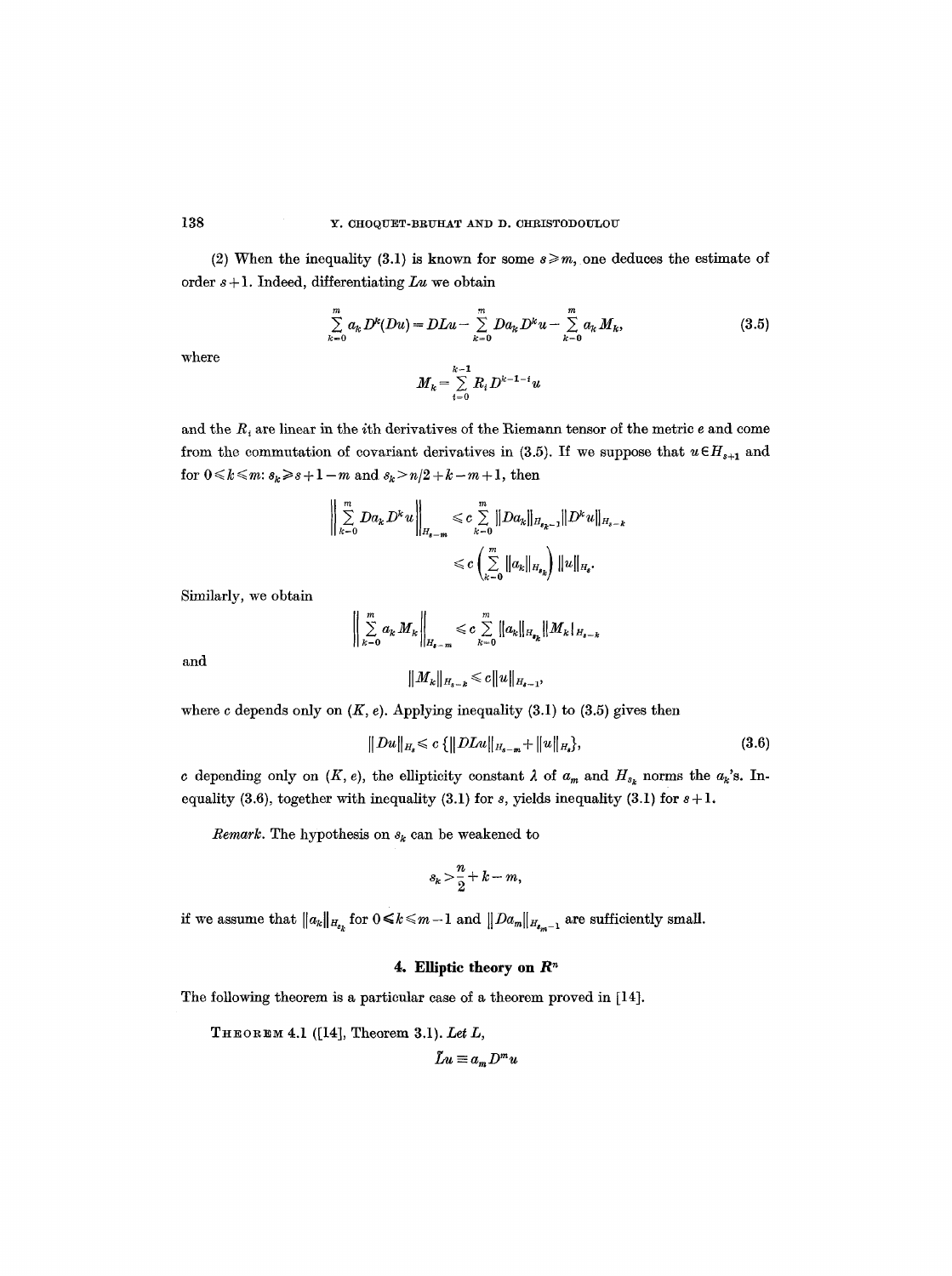*be a linear homogeneous elliptic operator on*  $\mathbb{R}^n$ , such that

$$
a_m - A_m \in C_\beta^0, \quad \beta > 0
$$

where  $L_{\infty} \equiv A_m D^m$  is an elliptic operator with constant coefficients. Then for any real number  $\delta$ *there exists a constant c such that for every*  $u \in H_{m}^{\text{loc}} \cap H_{0,\delta}$  *the following estimate holds:* 

$$
\|u\|_{H_{m,\delta}} \leqslant c\{\|\tilde{L}u\|_{H_{0,\delta+m}}+\|u\|_{H_{0,\delta}}\}
$$

*Remark.* It is clear from the proof that the hypothesis  $u \in H_m$  made by Nirenberg-Walker can be replaced by  $u \in H_m^{\text{loc}}$ .

We deduce from this theorem (see also Cantor [2] in the same spirit):

**THEOREM 4.2. Let Lu** be an elliptic differential system on  $\mathbb{R}^n$ ,

$$
Lu \equiv \sum_{k=0}^m a_k D^k u,
$$

*with coefficients such that:* 

$$
a_k \in H_{s_k, \delta_k}, \quad 0 \leq k \leq m-1
$$

$$
a_m - A_m \in H_{s_m, \delta_m}
$$

with  $s_k \geq s-m$ ,  $s_k > (n/2) + k-m+1$ ,  $\delta_k > m-k-(n/2)$ , for  $0 \leq k \leq m$ . Then for any real num*ber*  $\delta$  *and any s*  $\geq$ *m there exists a constant c such that for every u* $\in H_s^{\text{loc}} \cap H_{0,\delta}$  *the following inequality holds* 

$$
||u||_{H_{\mathbf{a},\,\delta}} \leqslant c\{||Lu||_{H_{\mathbf{a}-m,\,\delta+m}} + ||u||_{H_{0,\,\delta}}\}.
$$
\n(4.1)

*Proof.* (1) The hypotheses imply by Lemma 2.4 that  $a_m - A_m \in C_{\beta}^1$  for  $\delta_m + n/2 > \beta > 0$ . Thus we can apply the previous theorem to

$$
a_m D^m u = Lu - \sum_{k=0}^{m-1} a_k D^k u,
$$

obtaining, for every  $u \in H_m^{\text{loc}} \cap H_{0,\delta}$ 

$$
||u||_{H_{m,\delta}} \leq c \left\{ ||\left\| Lu - \sum_{k=0}^{m-1} a_k D^k u \right\|_{H_{0,\delta+m}} + ||u||_{H_{0,\delta}} \right\}.
$$
 (4.2)

Choosing a real number  $\delta'$  such that for every  $0 \le k \le m$ ,  $\delta_k - m + k + n/2 > \delta - \delta' > 0$ , Lemma 2.5 gives

$$
\left\| \sum_{k=0}^{m-1} a_k D^k u \right\|_{H_{0,\delta+m}} \leqslant c \left( \sum_{k=0}^{m-1} \| a_k \|_{H_{s_k,\delta_k}} \right) \| u \|_{H_{m-1,\delta'}} \tag{4.3}
$$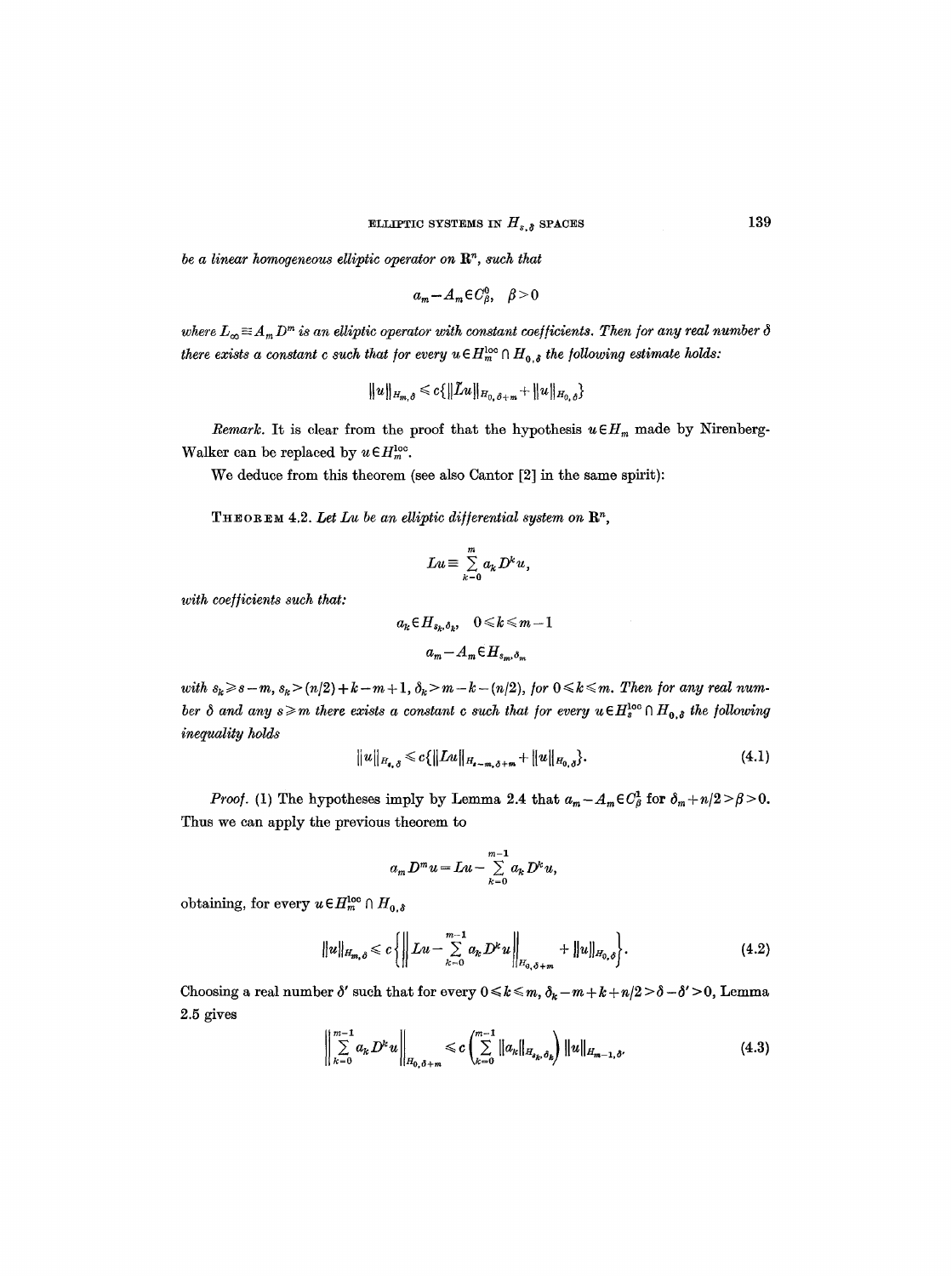under the above hypothesis on  $s_k$ . Also, since  $\delta' < \delta$ , Lemma 2.2 implies that we can choose arbitrarily  $\varepsilon > 0$  and find a C such that, for every  $u \in H_{m,\delta}$ ,

$$
||u||_{H_{m-1,\delta'}} < \varepsilon ||u||_{H_{m,\delta}} + C||u||_{H_{0,\delta}}.
$$
\n(4.4)

We then deduce from  $(4.2)$ ,  $(4.3)$  and  $(4.4)$  that

$$
||u||_{H_{m,\delta}} \leqslant c \{||Lu||_{H_{0,\delta+m}} + ||u||_{H_{0,\delta}}\}.
$$

(2) We now suppose that inequality (4.1) holds for some  $s \geq m$  and every  $\delta \in \mathbb{R}$  and we shall prove it for  $s + 1$ . Applying the estimate (4.1) for s and the real number  $\delta + 1$  to

$$
\sum_{k=0}^m a_k D^k(Du) = DLu - \sum_{k=0}^m Da_k D^k u
$$

we obtain

$$
||Du||_{H_{s,\delta+1}} \leqslant c \left\{ \left\| DLu - \sum_{k=0}^{m} Da_k D^k u \right\|_{H_{s-m,\delta+m+1}} + ||Du||_{H_{0,\delta+1}} \right\}.
$$

Lemma 2.2 implies that under the hypotheses made on  $s_k$  and  $\delta_k$  (where now  $s_k \geq s + 1 - m$ )

$$
\begin{aligned} \Big\| \sum_{k=0}^{m} D a_k D^k u \Big\|_{H_{s-m,\delta+m+1}} &\leq c \sum_{k=0}^{m} \| D a_k \|_{H_{s_k-1,\delta_k+1}} \| D^k u \|_{H_{s-k,\delta+k}} \\ &\leq c \left( \sum_{k=0}^{m-1} \| a_k \|_{H_{s_k,\delta_k}} + \| a_m - A_m \|_{H_{s_m,\delta_m}} \right) \| u \|_{H_{s,\delta}}. \end{aligned}
$$

Thus we find

$$
||Du||_{H_{s,\delta+1}} \leqslant c \{||DLu||_{H_{s-m,\delta+m+1}} + ||u||_{H_{s,\delta}}\},\,
$$

which, together with the inequality (4.1) supposed for s,  $\delta$  gives inequality (4.1) for  $s + 1$ ,  $\delta$ .

 $\Box$ 

*Remark*. The hypothesis on  $s_k$  can be weakened to

$$
s_k > \frac{n}{2} + k - m
$$

if we assume that

$$
\sum_{k=0}^{m-1} ||a_k||_{H_{s_k,\delta_k}} + ||a_m - A_m||_{H_{s_m,\delta_m}}
$$

is sufficiently small.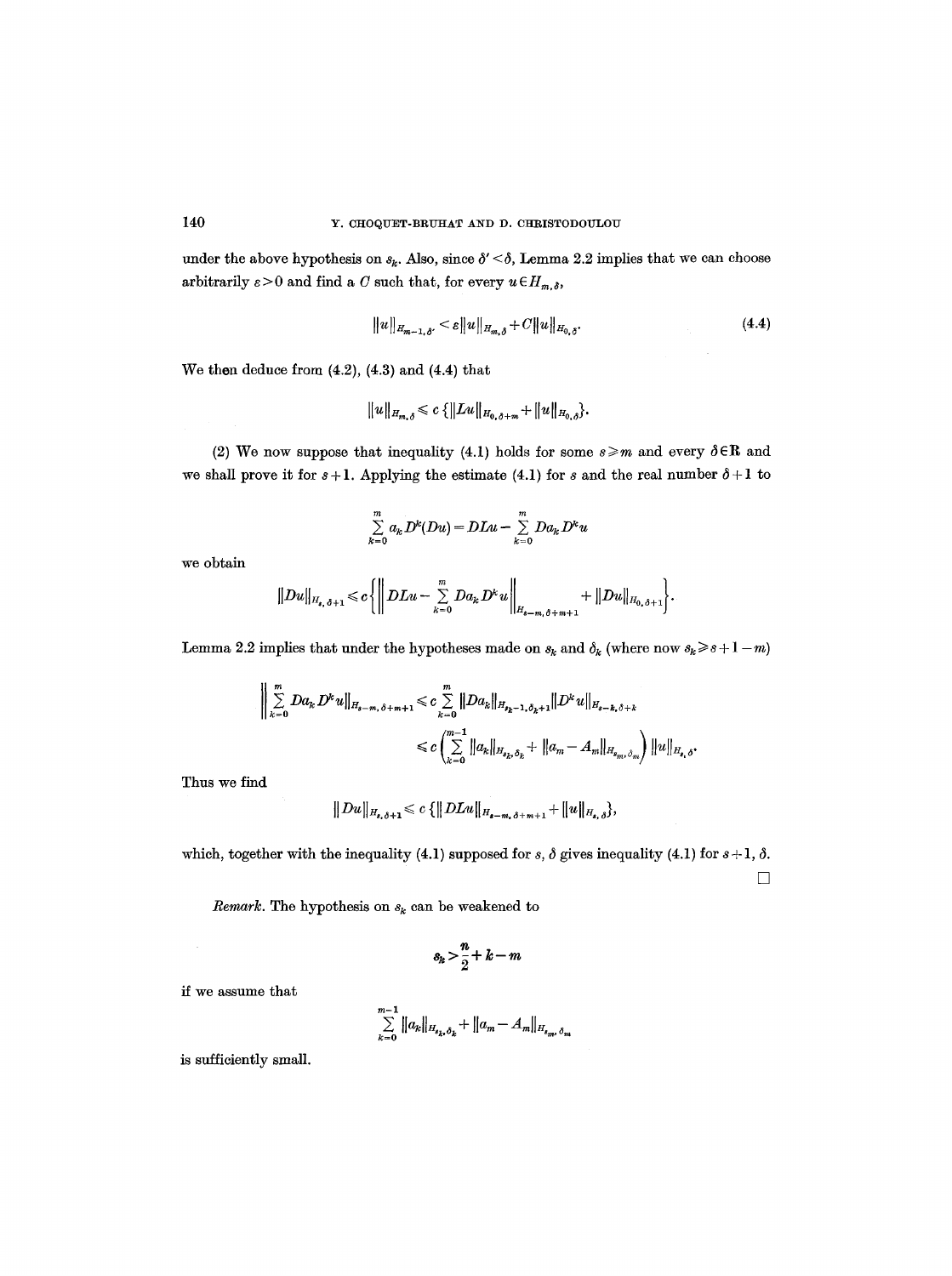#### **5. Equations with constant coeIiicients**

It is known (cf. John [10]) that the homogeneous elliptic system on  $\mathbb{R}^n$  with constant coefficients

$$
Lu \equiv A_m D^m u
$$

has a fundamental solution of the form

$$
\Gamma(x)=\Gamma_0(x)+\Gamma_1(x)\log|x|
$$

where  $\Gamma_0$  and  $\Gamma_1$  are homogeneous of degree  $m-n$  in x, and  $\Gamma_1=0$  either if n is odd or if  $n > m$ . We deduce from the existence of such a fundamental solution the following lemmas (adapted from Nirenberg-Walker [14]):

LEMMA 5.1. The homogeneous elliptic system with constant coefficients

$$
Lu \equiv A_m D^m u = f
$$

*has at most one solution in*  $H_m^{\text{loc}} \cap H_{0,\delta}$  *if*  $\delta > -n/2$ .

*Proof.* Let  $\{\xi_R\}_{0\leq R\leq\infty}$  be a collection of  $C_0^{\infty}$  functions on  $\mathbb{R}^n$  such that

(i)  $0 \leq \xi_R(x) \leq 1$ ,  $\forall x \in \mathbb{R}^n$ ;  $\qquad \xi_R(x) = 1$  for  $|x| \leq 1$ ;  $\qquad \xi_R(x) = 0$  for  $|x| \geq 2R$ .

(ii) there exists a constant  $c$ , independent of  $R$ , such that

 $|D^k \xi_R(x)| \leqslant cR^{-k}, \quad \forall x \in \mathbb{R}^n, \ 0 \leqslant k \leqslant m.$ 

Since  $\Gamma$  is a fundamental solution  $(L\Gamma = \delta)$  and  $\xi_R u$  has compact support we have

$$
\xi_R u = \Gamma * L(\xi_R u),
$$

the convolution of three distributions, two of them  $(L, \xi_R u)$  with compact support being associative (of. for instance [5]). We may express

$$
L(\xi_R u)=\xi_R Lu+\sum_{l=1}^m C_l D^l \xi_R D^{m-l} u.
$$

Thus

$$
\xi_R u = \Gamma * (\xi_R Lu) + \int_{R \leq |y| \leq 2R} \Gamma(x-y) \sum_{l=1}^m C_l (D^l \xi_R D^{m-l} u) (y) dy,
$$

which if  $u \in H_m^{\text{loc}}$  may be rewritten as

$$
\xi_R u = \Gamma * (\xi_R Lu) + \sum_{l=1}^m (-1)^{m-l} C_l I_l,
$$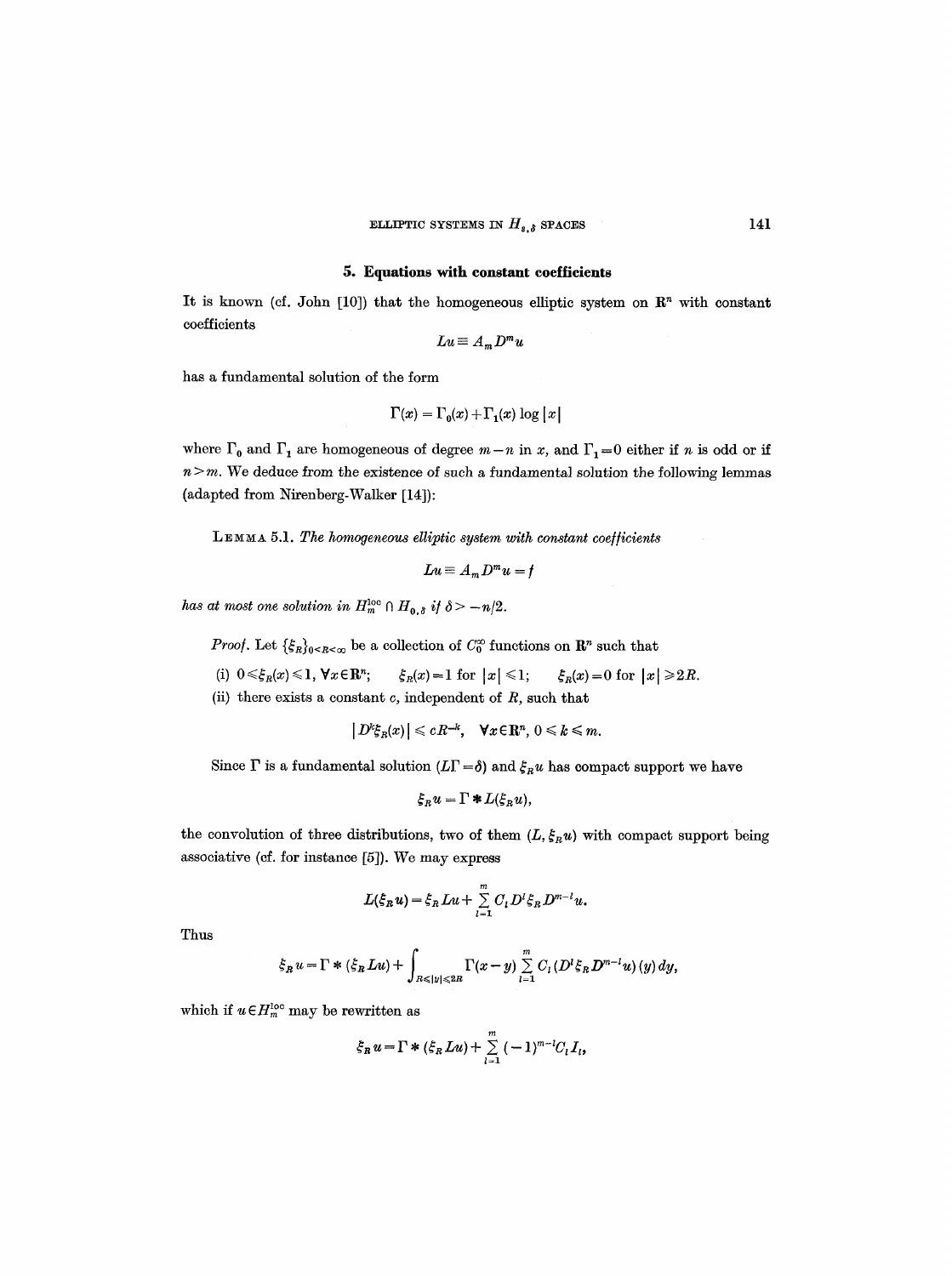where

$$
I_{l}=\int_{R\leqslant |y|\leqslant 2R}D^{m-l}[\Gamma(x-y)\,D^{l}\xi_{R}(y)]\,u(y)\,dy.
$$

By Schwarz' inequality and the properties of  $\Gamma$  and the family  $\{\xi_R\}$ ,  $I_i$  is bounded by

$$
\begin{aligned}\n|I_{l}| &\leq \left\{ \int_{R\leq |y|\leqslant 2R} \sigma^{-2\delta}(y) |D^{m-l}[\Gamma(x-y) D^{l}\xi_{R}(y)]|^{2} dy \right\}^{1/2} \|u\|_{H_{0,\delta}} \\
&\leqslant c \left\{ \int_{R\leqslant |y|\leqslant 2R} \sigma^{-2\delta}(y) \sum_{k=0}^{m-l} \frac{\log^{2} |x-y|}{|x-y|^{2(n-l-k)}} R^{-2(l+k)} dy \right\}^{1/2} \|u\|_{H_{0,\delta}} \\
&\leqslant c' R^{-\delta-n/2} \log R \|u\|_{H_{0,\delta}}.\n\end{aligned}
$$

 $I_i$  tends to zero when R tends to infinity if  $\delta > -n/2$ . Thus  $Lu = 0$  implies  $u = 0$ .

Under the hypotheses of Lemma 5.1, if  $|x| < R$  we have:

$$
u(x) = \int_{B_{2R}} \Gamma(x-y) f(y) dy + J(x) + \sum_{l=1}^{m} (-1)^{m-l} C_l I_l(x),
$$

where

$$
J(x) = \int_{R \le |y| \le 2R} \Gamma(x - y) \left[ \xi_R(y) - 1 \right] f(y) \, dy.
$$

If now we assume  $f\!\in\!H_{0,\delta+m},$  then  $J$  is bounded by

$$
\begin{aligned} |J| &\leq \left\{ \int_{R\leq y\leq 2R} \sigma^{-2(\delta+m)}(y) \left| \Gamma(x-y) \left[ \xi_R(y) - 1 \right] \right|^2 dy \right\}^{1/2} ||f||_{H_{0,\delta+m}} \\ &\leq c \left\{ \int_{R\leq y\leq 2R} \sigma^{-2(\delta+m)}(y) \frac{\log^2|x-y|}{|x-y|^{2(n-m)}} dy \right\}^{1/2} ||f||_{H_{0,\delta+m}} \\ &\leq c'R^{-\delta-n/2} \log R ||f||_{H_{0,\delta+m}} \end{aligned}
$$

and therefore, if  $\delta$  >  $-n/2$ , also tends to zero when R tends to infinity. Hence

$$
u(x) = \int_{\mathbf{R}^n} \Gamma(x - y) f(y) \, dy, \quad f = Lu.
$$
 (5.1)

LEMMA 5.2. If  $m < n$  and  $f \in H_{0,\delta+m}$  with  $-n/2 < \delta < -m+n/2$ , then every solution u  $in\ H_m^{\text{loc}}\cap H_{0,\delta}$  of

$$
Lu \equiv A_m D^m u = f
$$

*is also in*  $H_{m,\delta}$  and there exists a constant c such that

$$
||u||_{H_{m,\delta}} \leq c||f||_{H_{0,\delta+m}}.\tag{5.2}
$$

142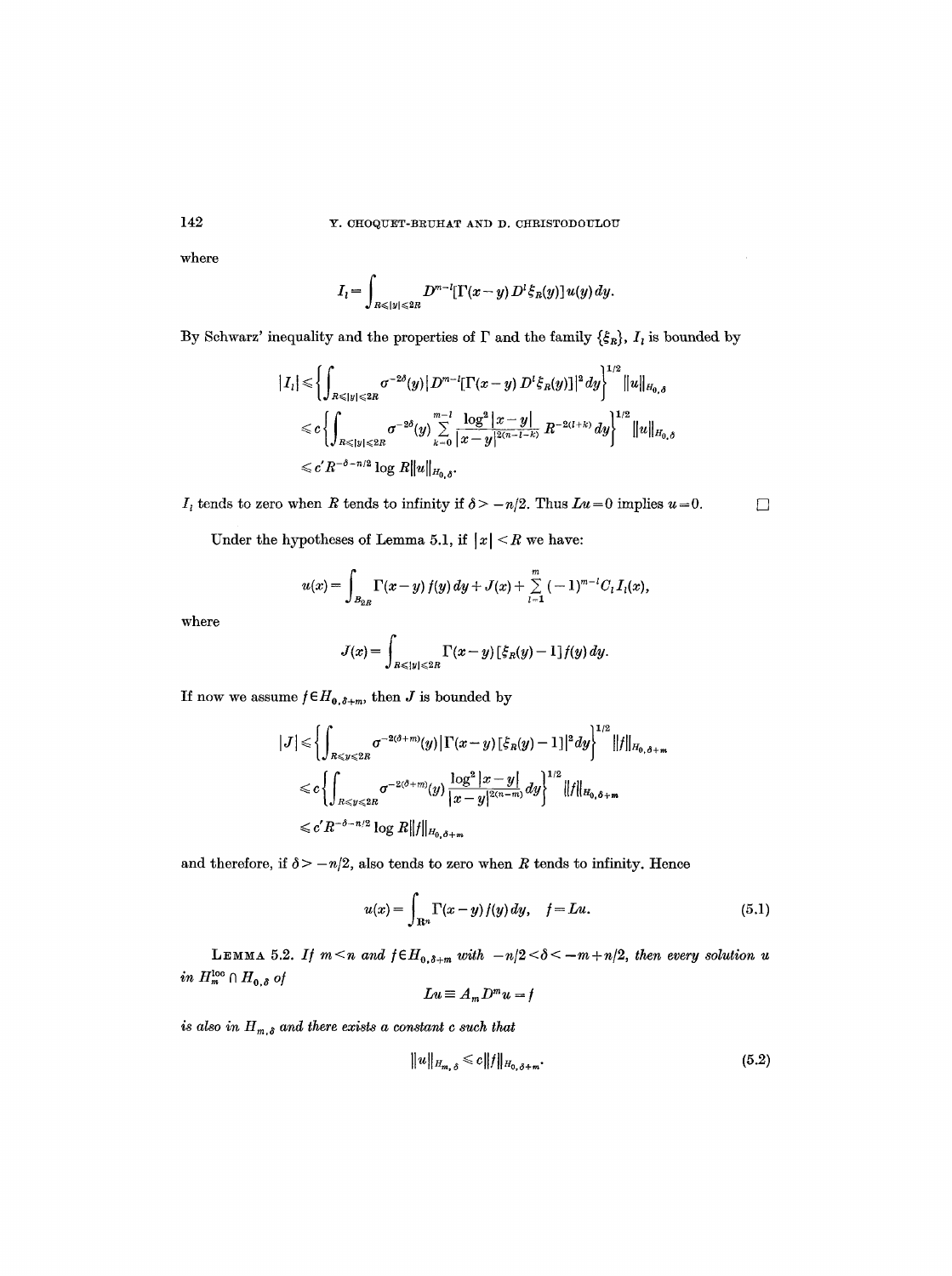*Proof.* We write  $u=u_1+u_2$ , with  $u_1=\xi_Ru$  for some fixed R. Since  $u_1$  has support in  $\bar{B}_{2R}$  we have from Theorem 3.1

$$
||u_1||_{H_m(B_{2R})} \leqslant c ||Lu_1||_{H_0(B_{2R})} + ||u_1||_{H_0(B_{2R})}.
$$
\n
$$
(5.3)
$$

To estimate  $u_2$  we use (5.1) to write, if  $m < n$ 

$$
|x|^{\delta}|u_2(x)| \leqslant c \int_{\mathbf{R}^n} \frac{|y|^{m+\delta}|f_2(y)|}{|x|^{-\delta}|x-y|^{n-m}|y|^{m+\delta}} dy, \quad f_2 = Lu_2
$$

which gives if  $x \in \mathbb{R}^n - B_{\mathbb{R}}$ , since also supp  $f \subset \mathbb{R}^n - B_{\mathbb{R}}$ ,

$$
\sigma^{\delta}(x)\big|u_2(x)\big|\leqslant c\int_{\mathbf{R}^n}\frac{\sigma^{m+\delta}(y)\big|f_2(y)\big|}{|x|^{-\delta}|x-y|^{n-m}|y|^{m+\delta}}\,dy
$$

and thus, by Lemma 2.1 of Nirenberg-Walker [14], if  $\delta$  >  $-n/2$  and  $m+\delta \le n/2$ 

 $||u_2||_{H_0} \leq c||Lu_2||_{H_0}$ <sub>m+8</sub>

which in turn by Theorem 4.1 implies

$$
||u_2||_{H_{m,\delta}} \leqslant c||Lu_2||_{H_{0,m+\delta}}.\tag{5.4}
$$

On the other hand we can express

$$
Lu_1 = A_m D^m(\xi_R u) = \xi_R A_m D^m u + \sum_{k=1}^m C_k A_m D^k \xi_R D^{m-k} u.
$$

Hence we have

$$
|Lu_1||_{H_0(B_{2R})} \leqslant c \{ ||Lu||_{H_0(B_{2R})} + ||u||_{H_{m-1}(B_{2R})} \}.
$$
\n
$$
(5.5)
$$

Analogously we find

$$
||Lu_2||_{H_{0,m+\delta}} \leqslant c \{ ||Lu||_{H_{0,m+\delta}} + ||u||_{H_{m-1}(B_{2R})} \}
$$
\n(5.6)

having used the fact that for functions with support in some fixed bounded set the norms  $H_s$  and  $H_{s,\delta}$  are equivalent. We conclude from (5.3), (5.4), (5.5), (5.6) that,  $\delta'$  being chosen arbitrarily,

$$
||u||_{H_{m,\delta}} \leqslant c \{||Lu||_{H_{0,m+\delta}} + ||u||_{H_{m-1,\delta'}}\}.
$$
\n(5.7)

Using the fact that, under the hypothesis on  $\delta$ , L is injective on  $H_{m,\delta}$  (Lemma 5.1) and that  $H_{m,\delta}$  is compactly imbedded in  $H_{m-1,\delta'}$  if  $\delta' < \delta$  (Lemma 2.1) we deduce from inequality (5.7) the existence of a constant c such that

$$
||u||_{H_{m,\delta}} \leqslant c||Lu||_{H_{0,m+\delta}}.
$$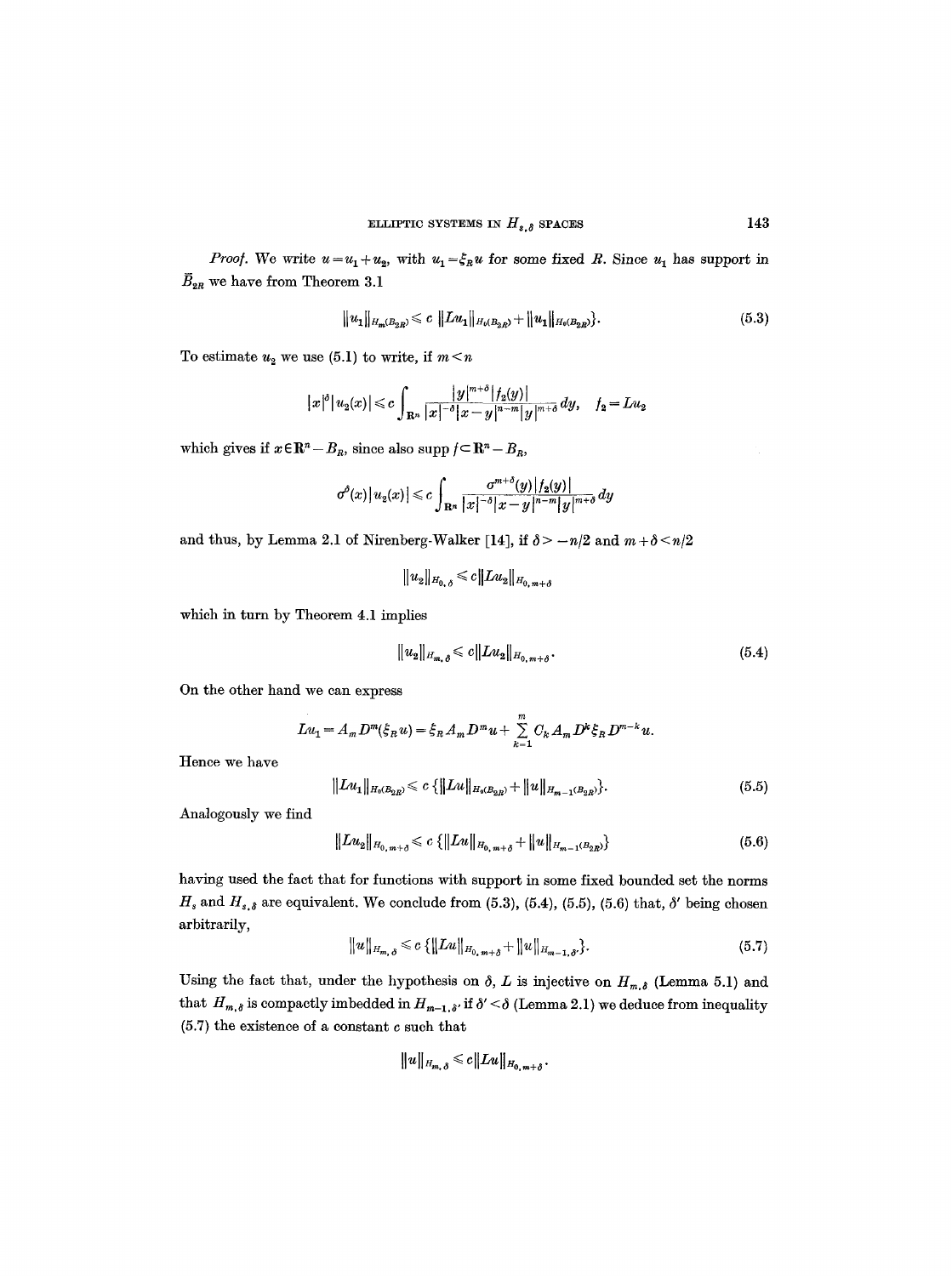Indeed, if there is no such c there exists a sequence  $\{u_n\}$  with  $||u_n||_{H_{m,\delta}} = 1$  such that  $||Lu_n||_{H_{0,\delta+m}}$  tends to zero. For  $\delta' < \delta$  we have  $||u_n||_{H_{m-1,\delta'}} \leq 1$ . Thus  $\{u_n\}$  admits a convergent subsequence in  $H_{m-1,\delta'}$  still denoted  $\{u_n\}$ , and  $||u_n-u_n||_{H_{m-1,\delta'}}$  is arbitrarily small, as well as  $||L(u_n-u_{n'})||_{H_{0,\delta+m}}$  by the hypothesis. By inequality (5.7) applied to  $u_n-u_n$ , the sequence  ${u_n}$  converges also in  $H_{m,\delta}$  to some u, different from zero since  $||u_n||_{H_{m,\delta}} = 1$ . This contradicts the injectivity of L.

THEOREM 5.1. The homogeneous elliptic differential operator with constant coefficients  $\mathbf{on} \ \mathbf{R}^n$ :

$$
L\!\equiv A_m D^m
$$

 $m \leq n$ , is an isomorphism  $H_{s,\delta} \to H_{s-m,\delta+m}$  if  $s \geq m$ ,  $-n/2 < \delta < -m+n/2$ .

*Proof. L* is injective by Lemma 5.1. We construct a solution of  $Lu = f$  when  $f \in \mathcal{D}$  by

 $u=\Gamma*f$ .

It is well-known that this solution is  $C^{\infty}$ , thus also in  $H_{m}^{loc}$ . We prove it is in  $H_{0,\delta}$  by the same computation used to estimate  $||u||_{H_{0,\delta}}$  in the proof of Lemma 5.2, which shows also that  $u \in H_{m,\delta}$ . The density of  $\mathcal D$  in  $H_{s-m,\delta+m}$ , together with inequality (5.2), completes the proof of the surjectivity of  $L$  and the continuity of its inverse.

# **6. Elliptic linear systems on manifolds euclidean at infinity**

We consider now linear differential operators of order  $m$  on sections of a tensor bundle  $E$ over a riemannian manifold *(M, e),* euclidean at infinity (definition 2.3),

$$
Lu \equiv \sum_{k=0}^m a_k D^k u.
$$

We shall make the following hypotheses on the coefficients  $a_k, 0 \leq k \leq m$ , which are given tensorfields over M, sections of the tensor bundle  $(\otimes TM)^k \otimes E^* \otimes F$ .

*Hypothesis I* (regularity).  $(M, e)$  is a complete riemannian manifold euclidean at intinity and there exist nonnegative integers  $s_k$  and real numbers  $\delta_k$  such that

$$
s_k > \frac{n}{2} + k - m + 1, \, \delta_k > m - k - \frac{n}{2}, \quad 0 \leq k \leq m
$$

and

$$
\begin{aligned} (1) \ \ a_k \in H_{s_k, \delta_k}, \ 0 \le k \le m-1\\ (2) \ \ a_m - A_m \in H_{s_m, \delta_m}, \end{aligned}
$$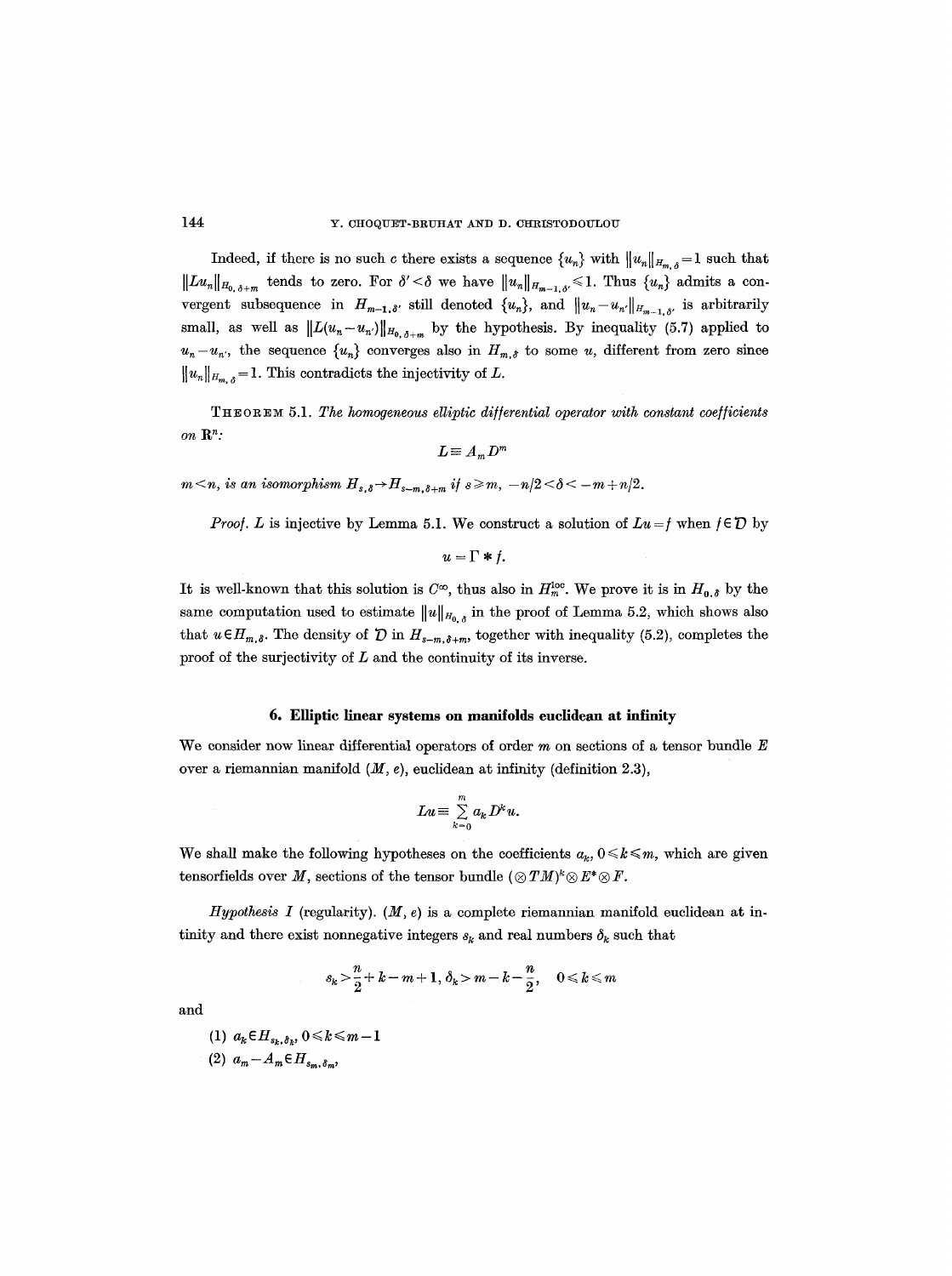where  $A_m$  is a  $C^{\infty}$  tensorfield on M which is constant  $(DA_m=0)$  in each neighborhood  $\Omega_A$ of infinity.

It results from hypothesis I and Lemma 2.5 that for any  $\delta \in \mathbb{R}$ , L is a continuous linear map

L: 
$$
H_{s,\delta} \to H_{s-m,\delta+m}
$$
 by  $u \mapsto \sum_{k=0}^{m} a_k D^k u$ 

*if*  $s_k \ge s-m \ge 0$ .

Also, hypothesis I and Lemma 2.4 imply that there exists a  $\beta > 0$  such that  $a_m - A_m \in C_{\beta}^1$ .

*Hypothesis II* (ellipticity, cf. § 3). For each  $x \in M$  the linear map between the fibers  $E_x$  and  $F_x$  over x of E and F

$$
E_x \to F_x
$$
 by  $u(x) \mapsto a_m(\otimes \xi)^m u(x)$ 

is an isomorphism for every covector  $\xi \neq 0$  at x.

THEOREM 6.1. *Let* (M, e) *be a complete riemannian mani/old, euclidean at in/inity. Suppose that the coefficients of L satisfy hypotheses I and II. Then if*  $s \geq m$ ,  $s_k \geq s-m$  and  $\delta$ *is any real number, there exists a positive constant c such that for every u*  $\in H_s^{loc} \cap H_{0,\delta}$  *with*  $Lu \in H_{s-m,\delta+m}$  the following estimate holds:

$$
||u||_{H_{s,\delta}} \leqslant c \{||Lu||_{H_{s-m,\delta+m}} + ||u||_{H_{0,\delta}}\}.
$$

*Proof.* It relies on the elliptic estimates on a compact manifold (§ 3) and on  $\mathbb{R}^n$  (§ 4). Let R be a fixed number  $R > R_0$  and let  $\chi_R$  and  $\psi_A$  be  $C^{\infty}$  functions on M such that

$$
\chi_R(x) = 1
$$
 for  $x \in B_R$ ,  $\chi_R(x) = 0$  for  $x \in M - B_{2R}$   
\n $\psi_A(x) = 1$  if  $x \in \Omega_A$ ,  $\psi_A(x) = 0$  if  $x \in \Omega_B$ ,  $B \neq A$ .

For every u we have

$$
u=u_R+\sum_{A=1}^p u_A,
$$

where  $u_R = \chi_R u$  has its support in  $B_{2R}$  while  $u_A = (1 - \chi_R)\psi_A u$  has its support in  $\Omega_A$ . We have

$$
||u||_{H_{s,\delta}} \leq ||u_R||_{H_{s,\delta}} + \sum_{A} ||u_A||_{H_{s,\delta}}.
$$
 (6.1)

(a) By the elliptic theory on a compact manifold with boundary there exists a constant c such that

$$
||u_R||_{H_s(B_{2R})} \leq c \{||Lu_R||_{H_{s-m}(B_{2R})} + ||u_R||_{L^2(B_{2R})}\}.
$$
\n(6.2)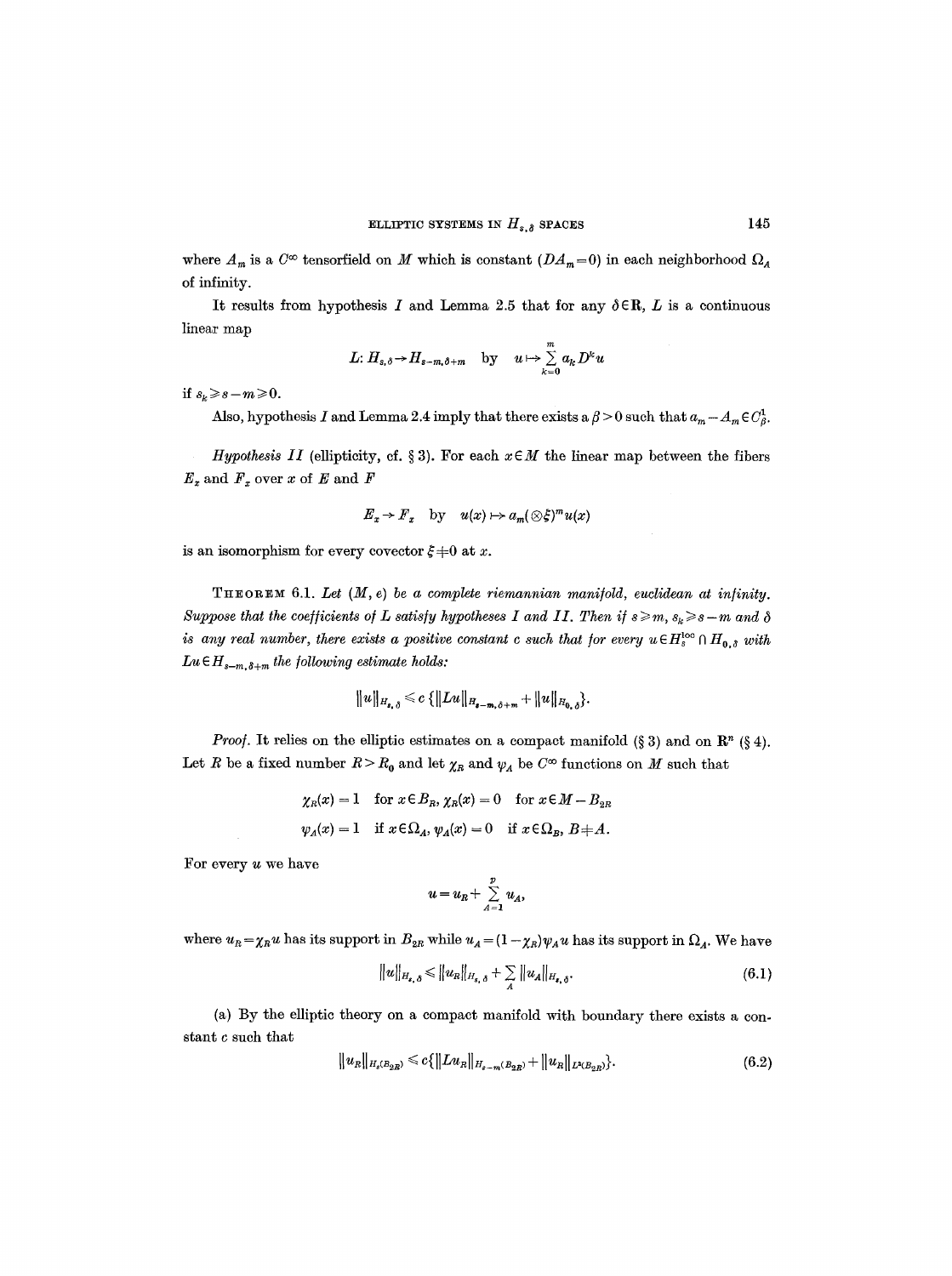On the other hand we have

$$
L u_R = \sum_{k=0}^m a_k D^k (\chi_R u) = \chi_R L u + \sum_{k=1}^m \sum_{l=1}^k C_l^k a_k D^l \chi_R D^{k-l} u,
$$

from which follows

$$
||Lu_{R}||_{H_{s-m}(B_{2R})} \leq c \{||Lu||_{H_{s-m}(B_{2R})} + ||u||_{H_{s-1}(B_{2R})}\}.
$$
\n(6.3)

Combining (6.2) and (6.3) and taking into account the fact that on  $B_{2R}$ , with R fixed, the  $H_s$  and  $H_{s,\rho}$  norms are equivalent for any  $\rho \in \mathbb{R}$ , we obtain

$$
||u_R||_{H_{s,\delta}} \leqslant c \{||Lu||_{H_{s-m,\delta+m}} + ||u||_{H_{s-1,\delta'}}\}
$$
\n(6.4)

with  $\delta'$  arbitrary.

(b) Let us denote by  $\bar{u}_A$  the image by the diffeomorphism  $\varphi_A$  of  $u_A$ ; it is a  $\mathbb{R}^N$  valued function on  $\varphi_A(\Omega_A)=\mathbb{R}^n-\bar{B}$ . Let us denote by  $\bar{L}$  the linear operator acting on  $\bar{u}_A$  and corresponding to L. Applying Theorem 4.2 to  $\tilde{L}\tilde{u}_A$  we obtain

$$
\|\bar{u}_A\|_{H_{s,\delta}} \leqslant c \{\|L\bar{u}_A\|_{H_{s-m,\delta+m}}+\|\bar{u}_A\|_{H_{0,\delta}}\}.
$$

The  $H_{s,\delta}$  norms defined on M of tensorfields with support in  $\Omega_A$  are equivalent to the  $H_{s,\delta}$  norms defined on  $\mathbb{R}^n$  of their images by  $\varphi_A$ . Thus, we have also

$$
||u_A||_{H_{s,\delta}} \leqslant c \{ ||Lu_A||_{H_{s-m,\delta+m}} + ||u_A||_{H_{0,\delta}} \}.
$$
\n(6.5)

On the other hand we can express

$$
Lu_A = \sum_{k=0}^m a_k D^k((1-\chi_R)u) = (1-\chi_R) Lu - \sum_{k=1}^m \sum_{l=1}^k C_k^l a_k D^l \chi_R D^{k-l} u,
$$

from which follows

$$
||Lu_{A}||_{H_{s-m,\delta+m}} \leq c \{ ||Lu||_{H_{s-m,\delta+m}} + ||u||_{H_{s-1}(B_{2R})} \}.
$$
\n(6.6)

Combining (6.5) and (6.6) we obtain

$$
||u_A||_{H_{s,\delta}} \leq c \{ ||Lu||_{H_{s-m,\delta+m}} + ||u||_{H_{0,\delta}} + ||u||_{H_{s-1,\delta'}} \}
$$
(6.7)

with  $\delta'$  arbitrary. Finally, (6.7) and (6.4) together with (6.1) imply the result, if we choose  $\delta' < \delta$  and use Lemma 2.2.

THEOREM 6.2. If the operator L satisfies hypotheses I and II, if  $s \ge m$ ,  $s_k \ge s-m$  and *if*  $-n/2 < \delta < -m+n/2$ , *(1)* then there exists a constant c such that for every  $u \in H_{s,\delta}$ 

$$
||u||_{H_{s,\delta}} \leqslant c \{||Lu||_{H_{s-m,\delta+m}} + ||u||_{H_{s-1,\delta}}\}
$$
\n(6.8)

<sup>(1)</sup> Note that there exists such a  $\delta \in \mathbb{R}$  if and only if  $n > m$ .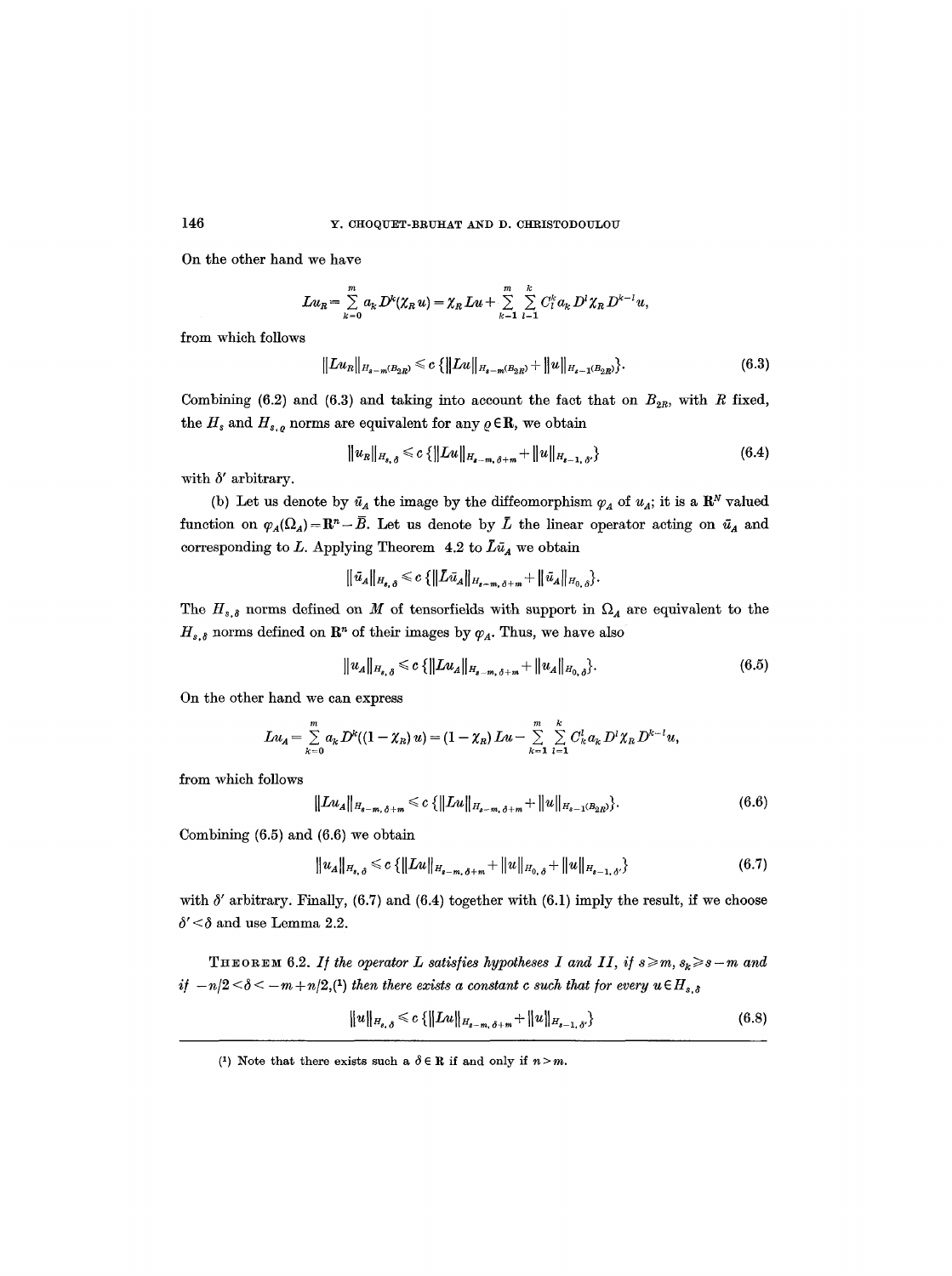with  $\delta'$  arbitrary. If in addition  $L$  is injective, there exists a constant c such that the following *inequality also holds:* 

$$
||u||_{H_{s,\delta}} \leq c||Lu||_{H_{s-m,\delta+m}}.\tag{6.9}
$$

 $u_A$  by *Proof.* Following the argument of Theorem 6.1, we now use Lemma 5.2 to estimate

$$
||u_A||_{H_{\boldsymbol{s},\boldsymbol{\delta}}}\leqslant c||L_\infty u_A||_{H_{\boldsymbol{s}-m,\boldsymbol{\delta}+m}}\tag{6.10}
$$

where

$$
L_{\infty} u_A \equiv A_m D^m u_A = L u_A - (a_m - A_m) D^m u_A - \sum_{k=0}^{m-1} a_k D^k u_A.
$$

By hypothesis I we have  $a_m - A_m \in H_{s_m, \delta_m}$  and  $a_k \in H_{s_k, \delta_k}$ ,  $0 \le k \le m - 1$ , with  $\delta_k > m - k - n/2$ ,  $0 \le k \le m$ . Thus we have also  $a_m - A_m \in H_{s_m,\tilde{\delta}_m}$  and  $a_k \in H_{s_k,\tilde{\delta}_k}$ ,  $0 \le k \le m-1$ , for some  $\tilde{\delta}_k$  such that  $\delta_k > \tilde{\delta}_k > m - k - n/2$ . Therefore, by Lemma 2.5

$$
\left\| (a_m - A_m) D^m u_A + \sum_{k=0}^{m-1} a_k D^k u_A \right\|_{H_{\delta - m, \delta + m}} \leq c \left( \|a_m - A_m\|_{H_{\delta_m, \delta_m}} + \sum_{k=0}^{m-1} \|a_k\|_{H_{\delta_k, \delta_k}} \right) \|u_A\|_{H_{\delta, \delta}}.
$$

Now for any  $f \in H_{s,q}$  restricted to  $M-\bar{B}_R$  and any  $\varrho \in \mathbb{R}$ , we have if  $\varrho' < \varrho$ 

$$
||f||_{H_{s,q}(\mathbf{M}-\vec{B}_R)} \leq R^{\varrho'-\varrho}||f||_{H_{s,q}(\mathbf{M}-\vec{B}_R)}.
$$

It follows that if we take  $R$  large enough we can deduce from  $(6.10)$ 

$$
||u_A||_{H_{s,\delta}} \leq c||Lu_A||_{H_{s-m,\delta+m}},
$$

which, together with (6.6), (6.4) and (6.1) gives inequality (6.8) with  $\delta'$  arbitrary. From this inequality we can prove, by following the argument of Lemma 5.2, that if  $L$  is injective inequality (6.9) is also satisfied.

THEOREM 6.3. If the operator L satisfies hypotheses I and II, if  $s \geq m$ ,  $s_k \geq s-m$  and *if*  $-n/2 < \delta < -m + n/2$  then L maps  $H_{s,\delta}$  into  $H_{s-m,\delta+m}$  with finite dimensional kernel and *closed range.* 

*Proof.* Since L is continuous, ker (L) is a closed subspace of  $H_{s,\delta}$ . It is finite dimensional if and only if the set  $S = \{u \in \text{ker } (L) \mid ||u||_{H_{s,\delta}} = 1\}$  is compact. It therefore suffices to show that every sequence in the closed subset  $S$  contains a subsequence which is Cauchy in  $H_{s,\delta}$ . Let  $\{u_n\}$  be such a sequence. If  $\delta' < \delta$  we have  $||u_n||_{H_{s-1,\delta'}} \leq 1$  and since  $||u_n||_{H_{s,\delta}} = 1$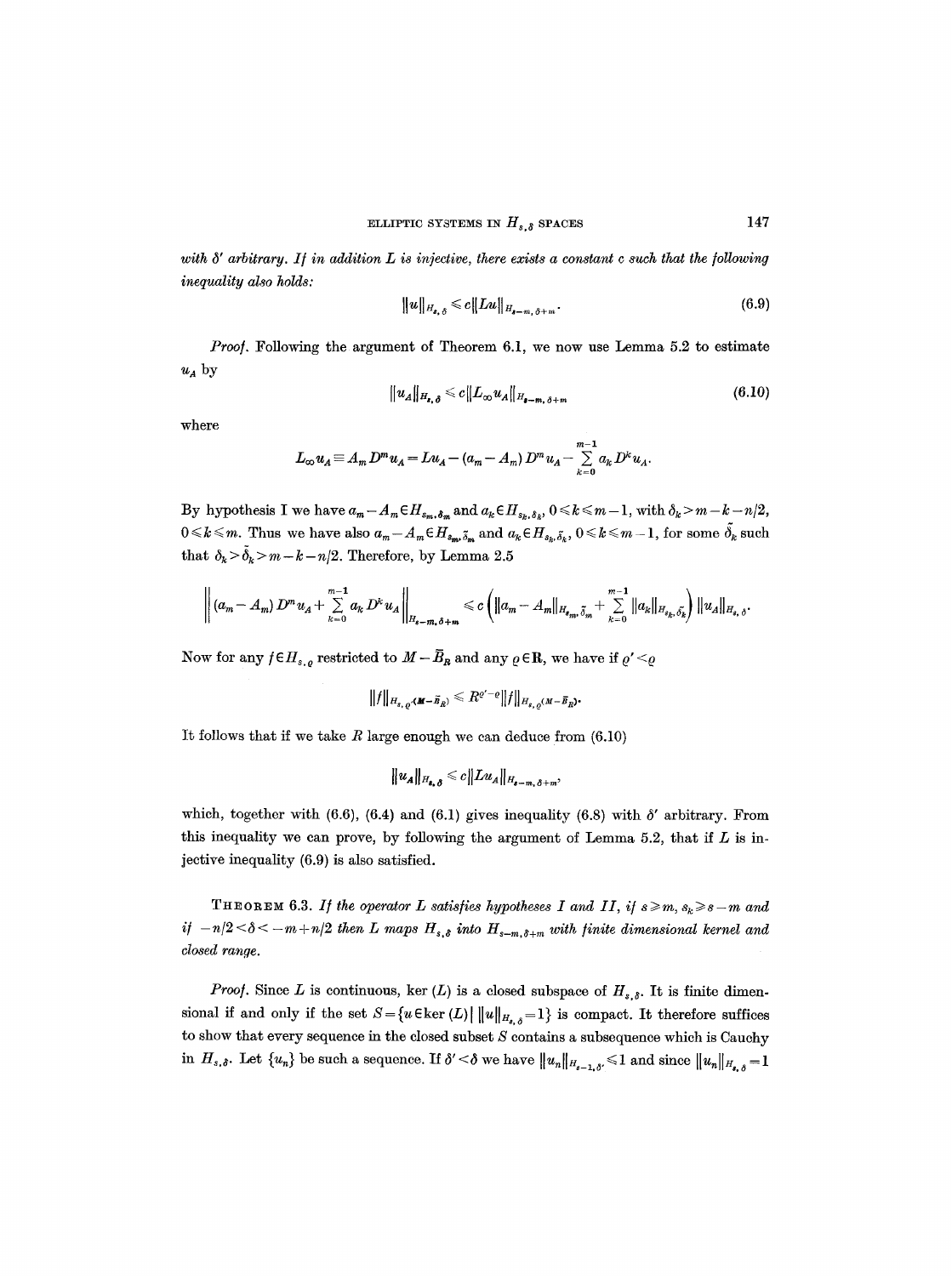by Lemma 2.1 there exists a subsequence, still denoted  $\{u_n\}$  which is Cauchy in  $H_{s-1,\delta}$ . Applying inequality (6.8) of Theorem 6.2 to  $u_n - u_{n'}$ , we have, considering that  $\{u_n\} \subset \text{ker } (L)$ 

$$
\|u_n\!-\!u_{n'}\|_{H_{s,\,\delta}}\!\leqslant\!c\|u_n\!-\!u_{n'}\|_{H_{s-1,\,\delta'}}
$$

which shows that  $\{u_n\}$  is Cauchy in  $H_{s,\delta}$ . Hence ker  $(L)$  is finite dimensional.

To show that the range of  $L$  is closed we note that since ker  $(L)$  is finite dimensional we may write  $H_{s,\delta} = \ker (L) \otimes W$  with W closed. The operator L is injective on W; therefore, as in Theorem 6.2 there exists a constant c such that

$$
||u||_{H_{s,\delta}} \leq c||Lu||_{H_{s-m,\delta+m}}
$$
\n(6.11)

holds for all  $u \in W$ . Now let  $\{f_n\}$  be a sequence in  $L(H_{s,\delta})$  such that  $f_n \to f \in H_{s-m,\delta+m}$ . Let  ${w_n}$  be the corresponding sequence in W such that  $Lw_n=f_n$ ,  $n\in\mathbb{N}$ . Applying (6.11) to  $w_n-w_{n'}$  we see that  $\{w_n\}$  is a Cauchy sequence in W. Hence, since W is closed,  $w_n\rightarrow w\in W$ and  $Lw = f$ . Thus the range of L is closed.

We denote by  $E_s$ ,  $s \geq m$ , the set of elliptic linear differential operators  $L = \sum_{k=0}^m a_k D^k$ , whose coefficients satisfy hypotheses I and II, with  $s_k \geq s-m$ . We define a metric (hence a topology) on  $E_s$  by setting

$$
d(L, L') = \sup_{0 \le k \le m} ||a_k - a'_k||_{H_{\mathbf{s}_k, \delta_k}}.
$$

T H ~ o ~ E ~ 6.4. *Let Lu be an elliptic linear di]/erential system* 

$$
Lu = \sum_{k=0}^m a_k D^k u
$$

such that L belongs to a continuous family  $L_t \in E_s$ ,  $t \in I = [0, 1], L_1 \equiv L$ , of injective operators. *Then if*  $L_0$  *is an isomorphism*  $H_{s,\delta} \rightarrow H_{s-m,\delta+m}$ , with

$$
-n/2 < \delta < -m+n/2,
$$

*the same is true for L.* 

*Proof.*  $L_0$  being an isomorphism, the same is true of  $L_t$  for  $t \leq \varepsilon$ . One shows that  $L_{\varepsilon}$ , which is by hypothesis injective, is also surjective, by considering that if  $f \in H_{s-m,\delta+m}$ , there exists, for each  $t \leq \varepsilon$ ,  $u_t \in H_s$ , such that  $L_t u_t = f$ . By Theorem 6.2 we have for every  $v \in H_{s,\delta}$  and  $t \in I$ 

$$
\|v\|_{H_{s,\delta}} \leqslant c \|L_t v\|_{H_{s-m,\delta+m}},
$$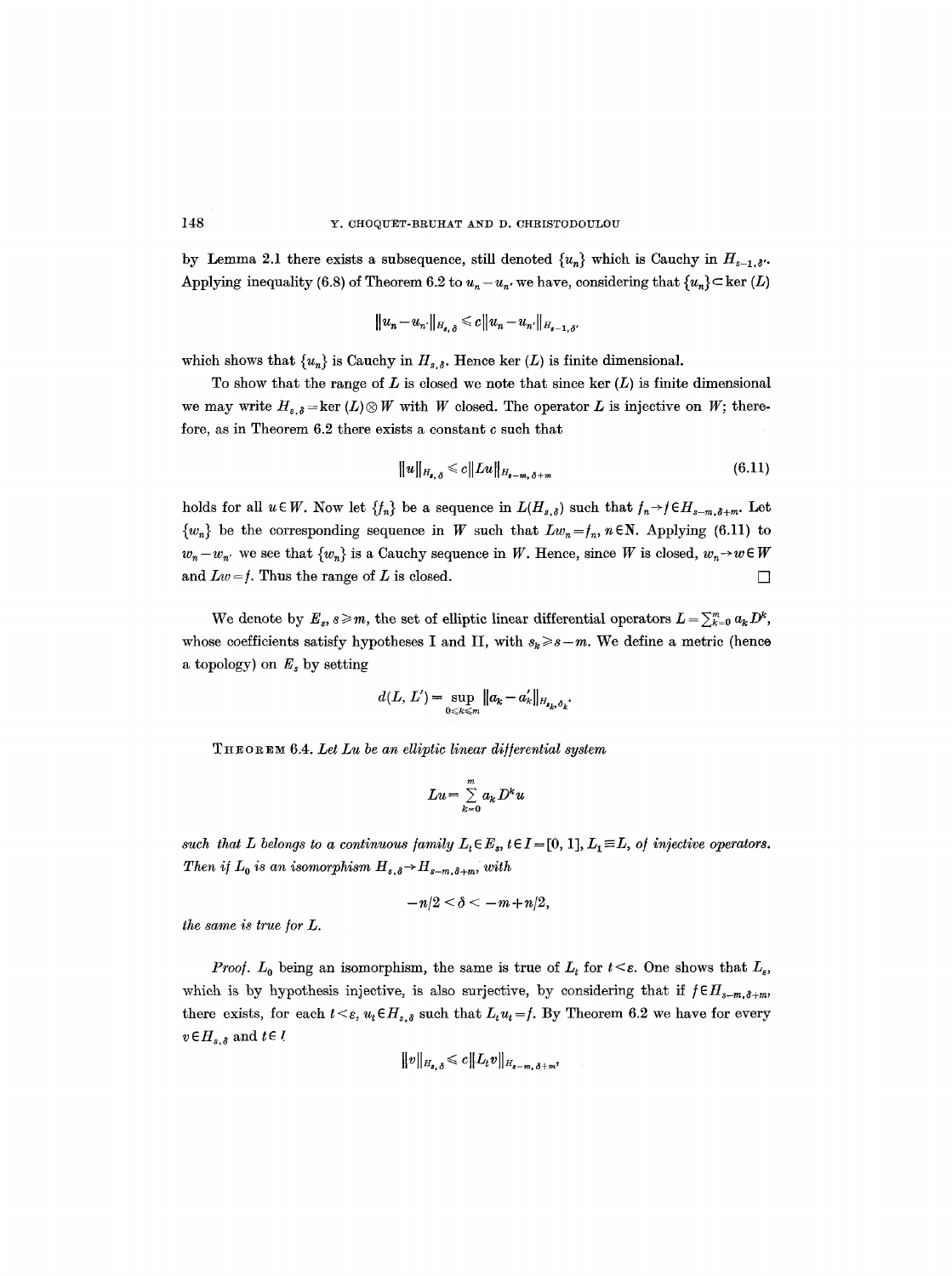where the constant  $c$  can be chosen independent of  $t$ , since  $I$  is compact. Thus we have

$$
||u_t||_{H_{s,\delta}} \leqslant c||f||_{H_{s-m,\delta+m}}.
$$

Hence if  $t_n$  is a sequence of numbers converging to  $\varepsilon$  the sequence  $\{u_t\}$  is uniformly bounded in  $H_{s,\delta}$  and therefore admits a subsequence still denoted  $\{u_{t_n}\}\$  which converges weakly to some *u* in  $H_{s,\delta}$ . The sequence  $\{L_{t_n}u_n=f\}$  converges weakly to  $L_{\varepsilon}u$  in  $H_{s-m,\delta+m}$ . Thus  $L_{\varepsilon}u = f, \text{ and } L_{\varepsilon} \text{ is surjective.}$ 

In the case that E is the trivial tensor bundle  $M \times \mathbb{R}$  and  $m=2$ , the elliptic linear operator, satisfying the regularity hypothesis I

$$
Lu = a_2 \cdot D^2u + a_1 \cdot Du + a_0,
$$

acting on scalar functions  $u$  on  $M$ , is by the maximum principle (cf. for example [8]) injective on  $H_2^{\text{loc}} \cap C_{\delta}^0$ ,  $\delta' > 0$ , if  $a_1$  is bounded and  $a_0 \le 0$ . Thus if L is a linear differential operator of order 2 acting on scalar functions,  $L \in E_s$  and  $a_0 \le 0$  implies that L is injective on  $H_{s,\delta}$  if  $s>n/2+2, \delta >-n/2$ . Since the subset  $I_s$  of operators in  $E_s$  having  $a_0 \leq 0$  is convex, by Theorem 6.4 if there is some  $L_0 \in I_s$  which is an isomorphism  $H_{s,\delta} \to H_{s-2,\delta+2}$ , with  $-n/2 < \delta < -2 + n/2$ , then every  $L \in I_s$  is such an isomorphism. We shall in fact show

THEOREM 6.5.  $(\Delta_e)^{\mu}$  *with*  $\mu$  *a positive integer less than n/2 is an isomorphism:*  $H_{s,\delta}$   $\rightarrow$  $H_{s-2\mu,\delta+2\mu}$  if  $s>2\mu+n/2$  and  $-n/2<\delta<-2\mu+n/2$ .

*Proof.* (1)  $\Delta_e$  is by the maximum principle injective on  $C^2 \cap C^0_{\delta}, \delta' > 0$ , therefore on  $H_{s,\delta}$  if  $s>n/2+2, \delta>-n/2$ . If  $f\in \mathcal{D}$ ,  $\Delta_e u=f$  has one solution [4]  $u\in C^{\infty}_{n-2}$ , thus  $u\in H_{s,\delta}$ ,  $\delta$  <n/2-2. By Theorem 6.2 this solution satisfies the inequality

$$
\|u\|_{H_{s,\delta}} \leqslant c \|f\|_{H_{s-2,\delta+2}},
$$

which gives, by completion of  $\mathcal D$  in the  $H_{s-2,\delta+2}$  norm the surjectivity of  $\Delta_e$  on  $H_{s-2,\delta+2}$ and the continuity of its inverse.

(2) We then proceed by induction. Assuming the theorem for  $\mu = \nu - 1$ , we shall demonstrate it for  $\mu = \nu$ . Let  $u \in H_{s,\delta}$  with  $s > 2\nu + n/2$ ,  $\delta > -n/2$ , satisfy  $(\Delta_e)^{\nu} u \equiv \Delta_e(\Delta_e^{\nu-1} u) = 0$ . Since  $\Delta_e^{r-1} u \in H_{s-2(r-1),\delta+2(r-1)}$  and  $s-2(r-1) > 2+n/2, \delta+2(r-1) > -n/2$ , it follows that  $\Delta_e^{v-1}u=0$  and therefore, by the assumed injectivity of  $\Delta_e^{v-1}$ ,  $u=0$ . Hence  $(\Delta_e)^v$  is injective on  $H_{s,d}$ . Let now  $f \in H_{s-2\nu, \delta+3\nu}$  with  $s > 2\nu + n/2$ ,  $-n/2 < \delta < -2\nu + n/2$ . We shall show that there exists a  $u \in H_{s,\delta}$  such that  $(\Delta_e)^{v} u = f$ . We write

$$
\Delta_e v = f, \, (\Delta_e)^{v-1} u = v.
$$

Since  $f \in H_{s'-2,\delta'+2}$  with  $s' = s - 2(\nu - 1) > 2 + n/2$  and  $\delta' = \delta + 2(\nu - 1)$  satisfying  $-n/2 < \delta' <$  $-2 + n/2$  there is a  $v \in H_{s',\delta'} = H_{s-2(v-1),\delta+2(v-1)}$  such that  $\Delta_e v = f$ . Then the inductive hypo-

<sup>9</sup>t--802907 *Acta mathematica* 146. Imprim6 le 5 Mai 1981